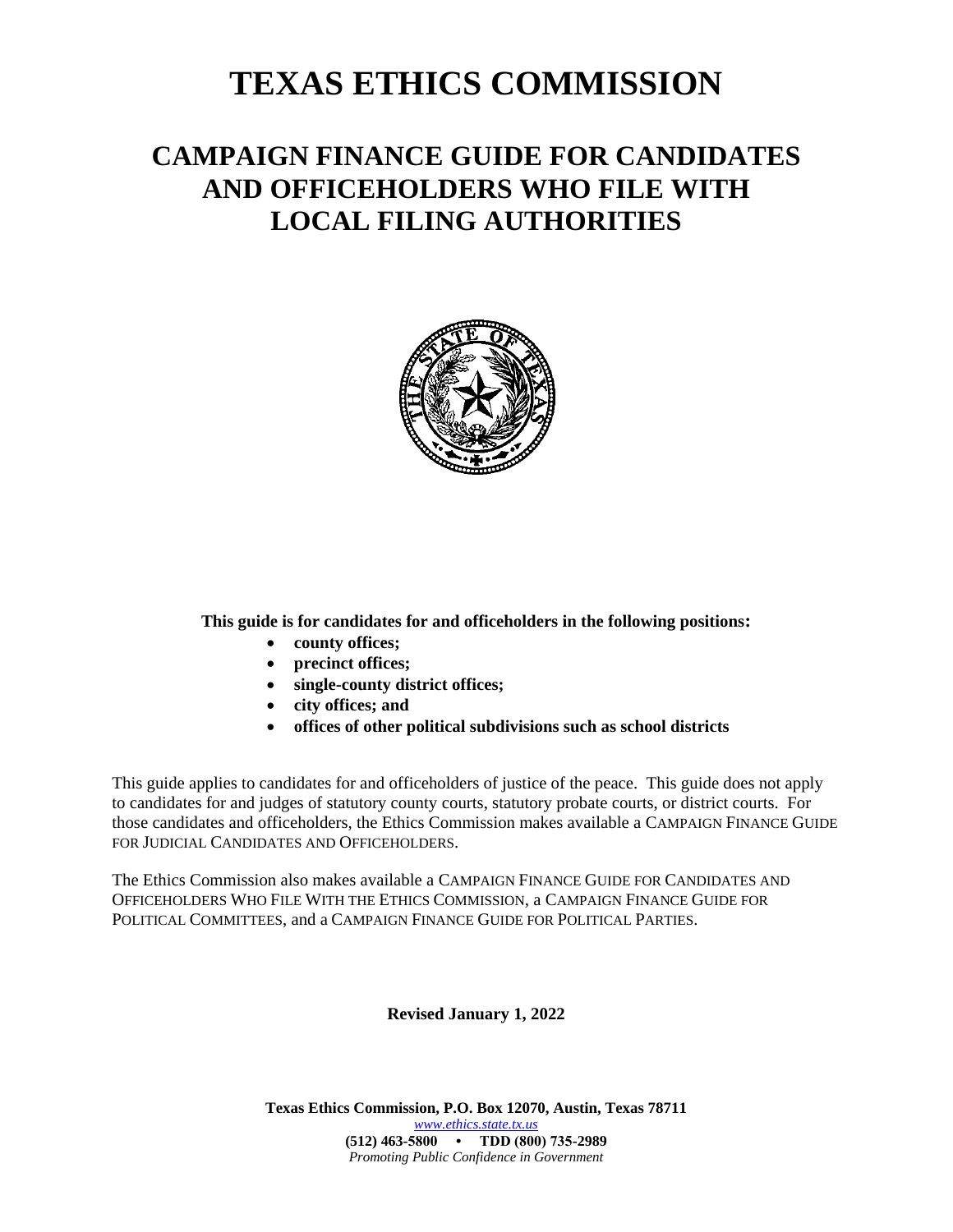# **CAMPAIGN FINANCE GUIDE FOR CANDIDATES** AND OFFICEHOLDERS WHO FILE WITH **LOCAL FILING AUTHORITIES**

### **TABLE OF CONTENTS**

| NO CAMPAIGN CONTRIBUTIONS OR EXPENDITURES WITHOUT TREASURER    |  |
|----------------------------------------------------------------|--|
|                                                                |  |
|                                                                |  |
|                                                                |  |
|                                                                |  |
|                                                                |  |
|                                                                |  |
|                                                                |  |
|                                                                |  |
|                                                                |  |
|                                                                |  |
|                                                                |  |
|                                                                |  |
|                                                                |  |
|                                                                |  |
|                                                                |  |
|                                                                |  |
|                                                                |  |
|                                                                |  |
|                                                                |  |
|                                                                |  |
| USE OF POLITICAL FUNDS TO RENT OR PURCHASE REAL PROPERTY  8    |  |
|                                                                |  |
| REIMBURSEMENT FOR POLITICAL EXPENDITURES FROM PERSONAL FUNDS 9 |  |
|                                                                |  |
|                                                                |  |
|                                                                |  |
|                                                                |  |
|                                                                |  |
|                                                                |  |
|                                                                |  |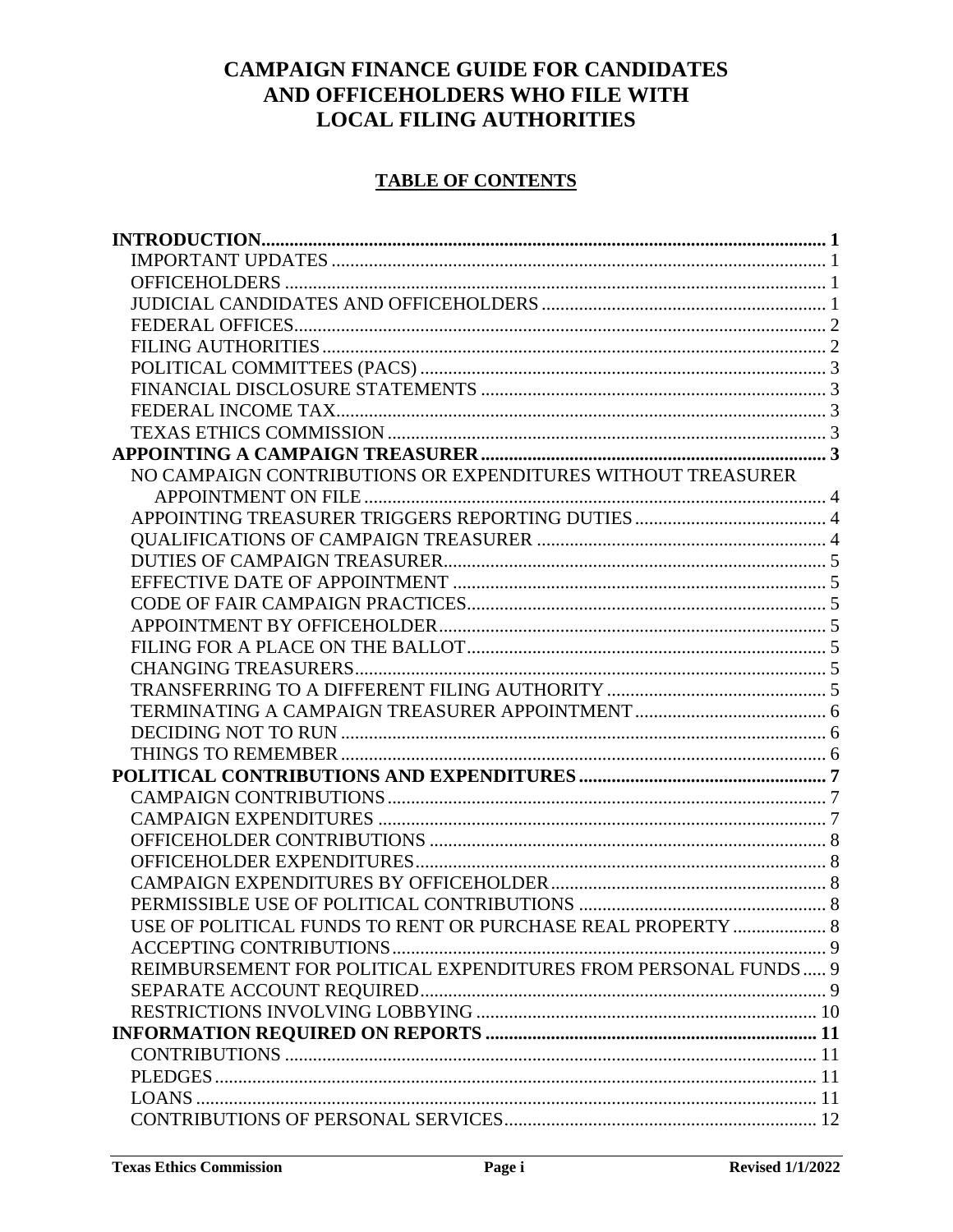| CONTRIBUTIONS FROM OUT-OF-STATE POLITICAL COMMITTEES 12     |  |
|-------------------------------------------------------------|--|
|                                                             |  |
|                                                             |  |
|                                                             |  |
|                                                             |  |
|                                                             |  |
|                                                             |  |
|                                                             |  |
| PAYMENTS TO A BUSINESS OF THE CANDIDATE OR OFFICEHOLDER  15 |  |
| INTEREST EARNED AND OTHER CREDITS/GAINS/REFUNDS  15         |  |
|                                                             |  |
|                                                             |  |
|                                                             |  |
|                                                             |  |
|                                                             |  |
|                                                             |  |
|                                                             |  |
|                                                             |  |
|                                                             |  |
|                                                             |  |
|                                                             |  |
|                                                             |  |
|                                                             |  |
|                                                             |  |
|                                                             |  |
|                                                             |  |
|                                                             |  |
| "15TH DAY AFTER APPOINTMENT OF CAMPAIGN TREASURER BY AN     |  |
|                                                             |  |
|                                                             |  |
|                                                             |  |
| FINAL DISPOSITION OF UNEXPENDED CONTRIBUTIONS REPORT 19     |  |
|                                                             |  |
|                                                             |  |
|                                                             |  |
|                                                             |  |
| REPORT OF FINAL DISPOSITION OF UNEXPENDED CONTRIBUTIONS  21 |  |
|                                                             |  |
|                                                             |  |
|                                                             |  |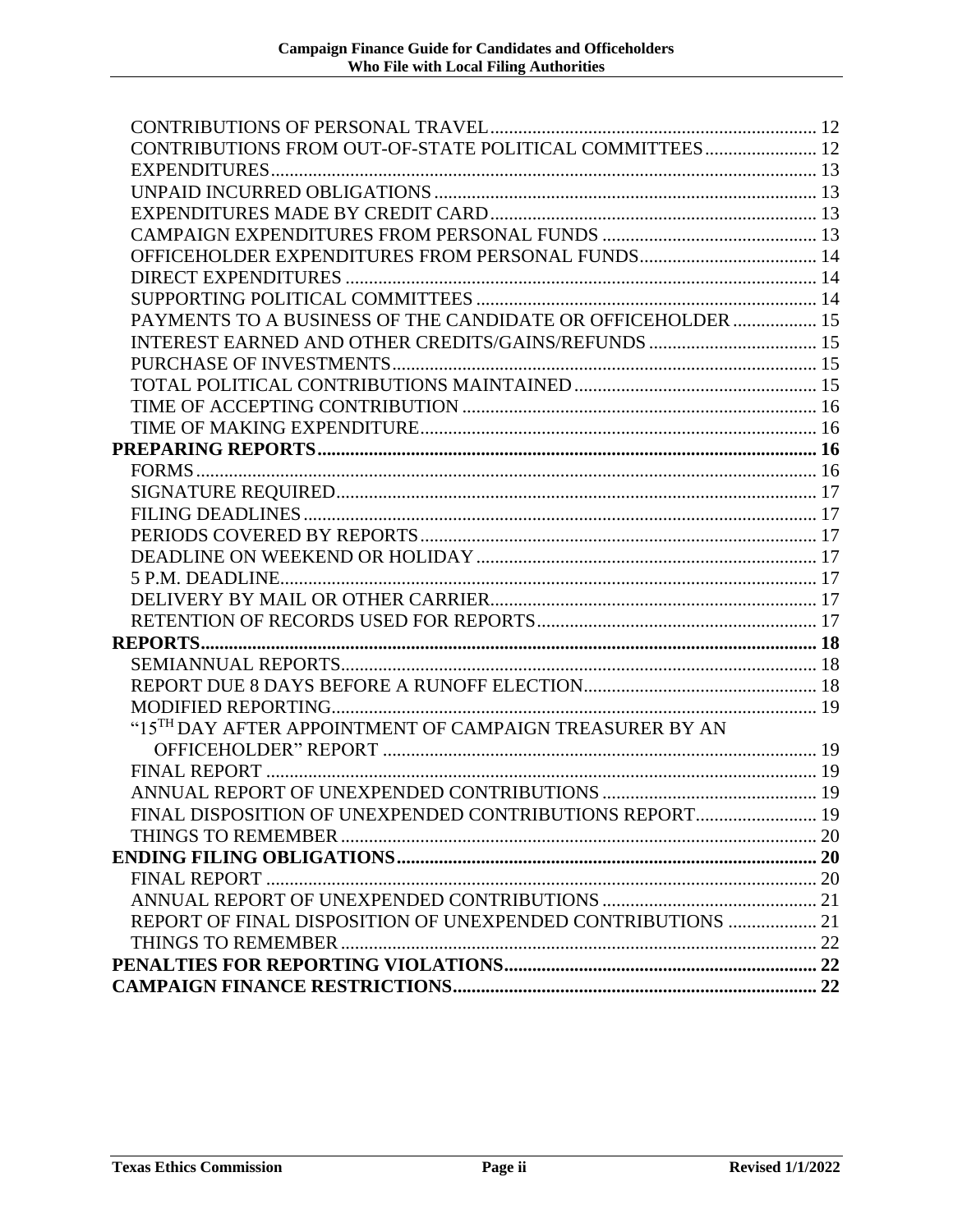# **INTRODUCTION**

<span id="page-3-0"></span>This guide is a summary of reporting requirements and other regulations set out in Title 15 of the Texas Election Code (Chs. 251-259) and in the rules adopted by the Texas Ethics Commission. This guide applies to candidates for and officeholders in most local offices in Texas.

This guide does not apply to candidates for or officeholders of statewide elective offices, the State Legislature, seats on the State Board of Education, or multi-county district offices. Nor does it apply to candidates for or judges of statutory county courts, statutory probate courts, or district courts.

#### <span id="page-3-1"></span>**IMPORTANT UPDATES**

As directed by section 571.064 of the Texas Government Code, the Commission is required to annually adjust certain reporting thresholds upward to the nearest multiple of \$10 in accordance with the percentage increase for the previous year in the Consumer Price Index for Urban Consumers published by the Bureau of Labor Statistics of the United States Department of Labor.

These changes will be made effective January 1<sup>st</sup> of each calendar year; the affected numbers and corresponding new thresholds are located in 1 T.A.C. §18.31, which can be found here: [https://www.ethics.state.tx.us/rules/.](https://www.ethics.state.tx.us/rules/) The higher itemization thresholds will be reflected on the paper forms and in these instructions, as applicable.

Please verify that you are using the correct thresholds and forms that apply to your filing. For example, if you are filing a campaign finance report or lobby activities report that is due in January of 2021, you must use the forms and instructions that are applicable to the period ending December 31, 2020.

#### <span id="page-3-2"></span>**OFFICEHOLDERS**

Officeholders as well as candidates are subject to regulation under Title 15. An officeholder who has a campaign treasurer appointment on file with a filing authority is a "candidate" for purposes of Title 15 and is subject to all the regulations applicable to candidates. An officeholder who does not have a campaign treasurer appointment on file is subject only to the regulations applicable to officeholders.

Most of the requirements discussed in this guide apply to both candidates (individuals who have a campaign treasurer appointment on file) and to officeholders who do not have a campaign treasurer appointment on file. The guide will indicate whether a particular requirement applies to individuals who have campaign treasurer appointments on file, to officeholders who do not have campaign treasurer appointments on file, or to both.

### <span id="page-3-3"></span>**JUDICIAL CANDIDATES AND OFFICEHOLDERS**

Candidates for and officeholders in most judicial offices are subject to various restrictions that do not apply to other candidates and officeholders. Those candidates and officeholders should review the CAMPAIGN FINANCE GUIDE FOR JUDICIAL CANDIDATES AND OFFICEHOLDERS and the POLITICAL ADVERTISING GUIDE which are available on the commission's website.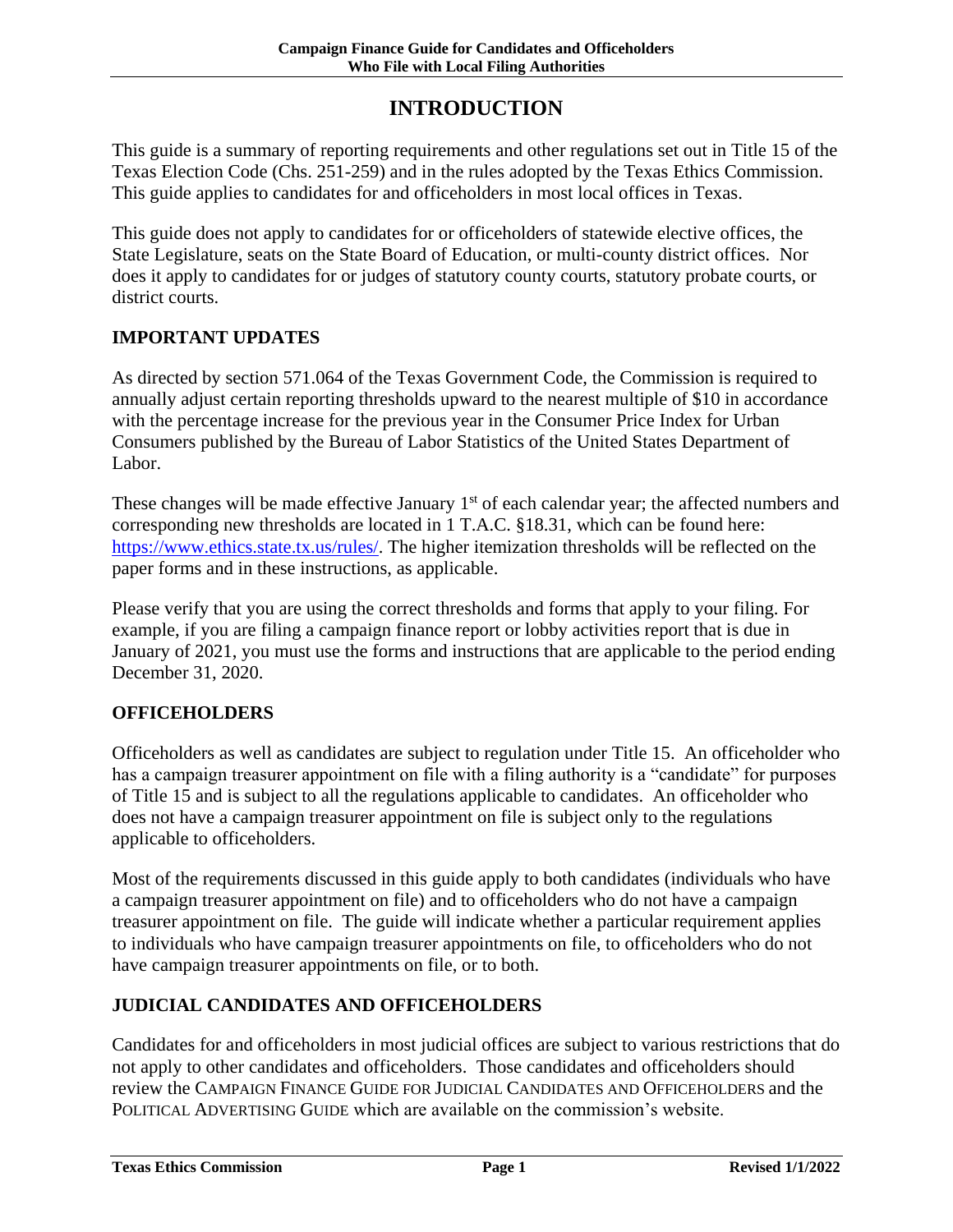**Nonjudicial Officeholder Seeking Judicial Office.** Pursuant to Op. Tex. Ethics Comm'n No. 465 (2005), a nonjudicial officeholder who becomes a judicial candidate is required to file two campaign finance reports, one reporting nonjudicial activity and the other reporting judicial activity. Alternatively, a nonjudicial officeholder who becomes a judicial candidate may select to file a single report that includes both candidate and officeholder activity if the activity is clearly and properly reported. *See* the CAMPAIGN FINANCE GUIDE FOR JUDICIAL CANDIDATES AND OFFICEHOLDERS for more information.

#### <span id="page-4-0"></span>**FEDERAL OFFICES**

This guide does not apply to candidates for federal offices. Candidates for federal offices should contact the Federal Election Commission. The FEC's toll-free number is (800) 424-9530.

#### <span id="page-4-1"></span>**FILING AUTHORITIES**

Title 15 requires candidates and officeholders to file various documents and reports with the appropriate filing authority.

The filing authority for a local candidate or officeholder depends on the nature of the office sought or held.

**County Clerk.** The county clerk (or the county elections administrator if the county has an elections administrator, or tax assessor-collector if the county's commissioners court has transferred the filing authority function to the tax assessor-collector and the county clerk and tax assessor-collector have agreed to the transfer) is the appropriate filing authority for a candidate for:

- a county office;
- a precinct office;
- a district office (except for multi-county district offices); and
- an office of a political subdivision other than a county if the political subdivision is within the boundaries of a single county and if the governing body of the political subdivision has not been formed.

**Other local filing authority.** If a candidate is seeking an office of a political subdivision other than a county, the appropriate filing authority is the *clerk or secretary of the governing body* of the political subdivision. If the political subdivision has no clerk or secretary, the appropriate filing authority is the governing body's presiding officer.

**Texas Ethics Commission.** The Texas Ethics Commission is the appropriate filing authority for candidates for:

 Multi-county district offices. (Reminder: This guide does not apply to multicounty district offices.)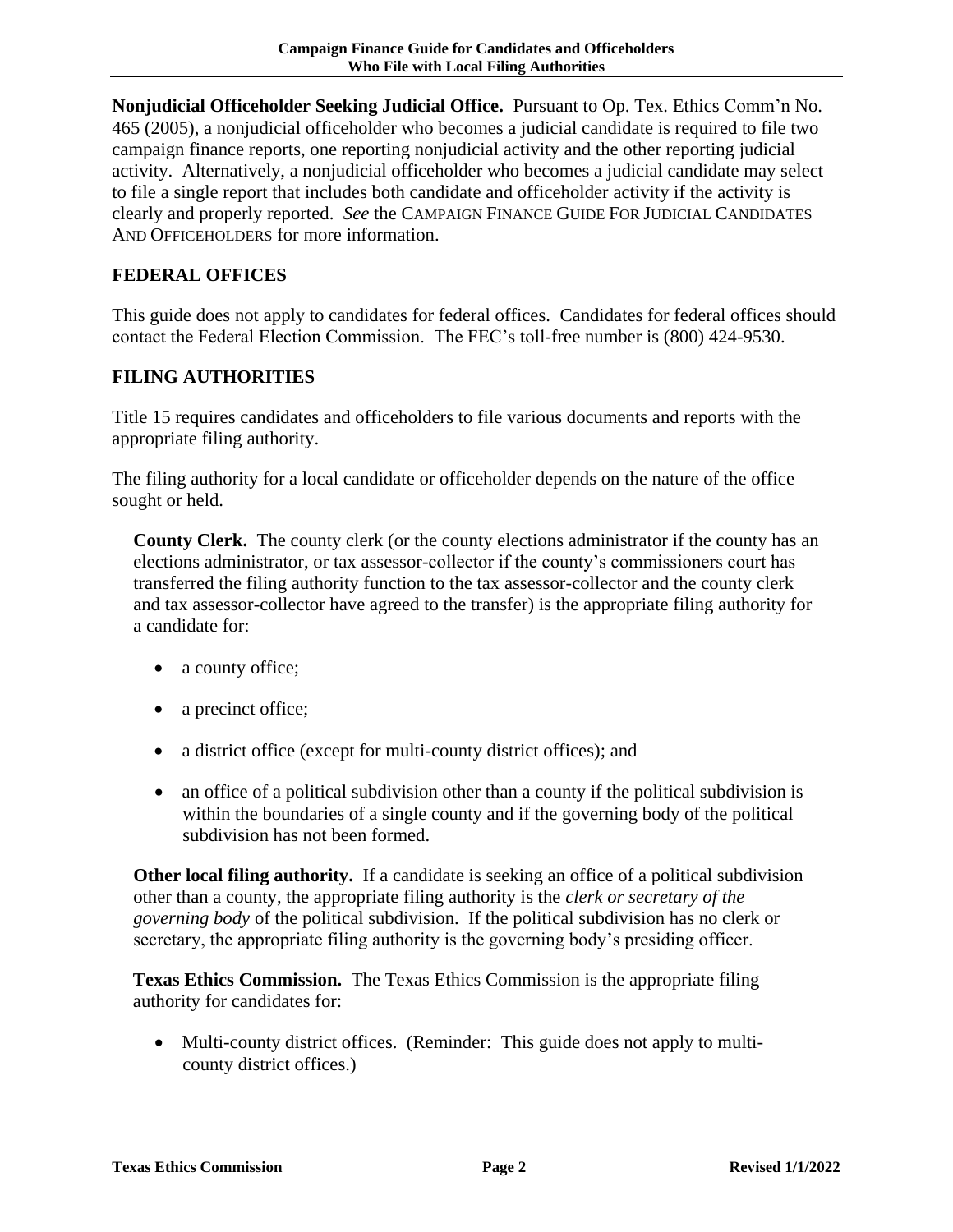An office of a political subdivision other than a county if the political subdivision includes areas in more than one county and if the governing body of the political subdivision has not been formed.

#### <span id="page-5-0"></span>**POLITICAL COMMITTEES (PACS)**

Often a candidate or officeholder chooses to establish a specific-purpose political committee. A political committee is subject to *separate* filing requirements. Establishing a specific-purpose political committee does not relieve a candidate or officeholder of the obligation to file as an individual. For more information about political committees, see the Ethics Commission's CAMPAIGN FINANCE GUIDE FOR POLITICAL COMMITTEES.

#### <span id="page-5-1"></span>**FINANCIAL DISCLOSURE STATEMENTS**

Some local candidates and officeholders are required to file an annual personal financial statement in accordance with Government Code Chapter 572 or Local Government Code Chapter 159. This statement is not a campaign finance document, and is not addressed in this guide.

#### <span id="page-5-2"></span>**FEDERAL INCOME TAX**

This pamphlet does not address the federal tax implications of campaign finance. Questions regarding federal tax law should be directed to the Internal Revenue Service.

#### <span id="page-5-3"></span>**TEXAS ETHICS COMMISSION**

If you have a question about how Title 15 applies to you, you may call the Ethics Commission for assistance or you may request a written advisory opinion.

The Ethics Commission has authority to impose fines for violations of Title 15. If you have evidence that a person has violated Title 15, you may file a sworn complaint with the Ethics Commission.

The Ethics Commission's mailing address is P.O. Box 12070, Austin, Texas 78711. The phone number is (512) 463-5800. The Ethics Commission maintains a website at *www.ethics.state.tx.us.*

## **APPOINTING A CAMPAIGN TREASURER**

<span id="page-5-4"></span>If you plan to run for a public office in Texas (except for a federal office), you must file an APPOINTMENT OF A CAMPAIGN TREASURER BY A CANDIDATE (FORM CTA) with the proper filing authority before you become a candidate, even if you do not intend to accept campaign contributions or make campaign expenditures. A "candidate" is a person who knowingly and willingly takes affirmative action for the purpose of gaining nomination or election to public office or for the purpose of satisfying financial obligations incurred by the person in connection with the campaign for nomination or election. Examples of affirmative action include:

(A) the filing of a campaign treasurer appointment, except that the filing does not constitute candidacy or an announcement of candidacy for purposes of the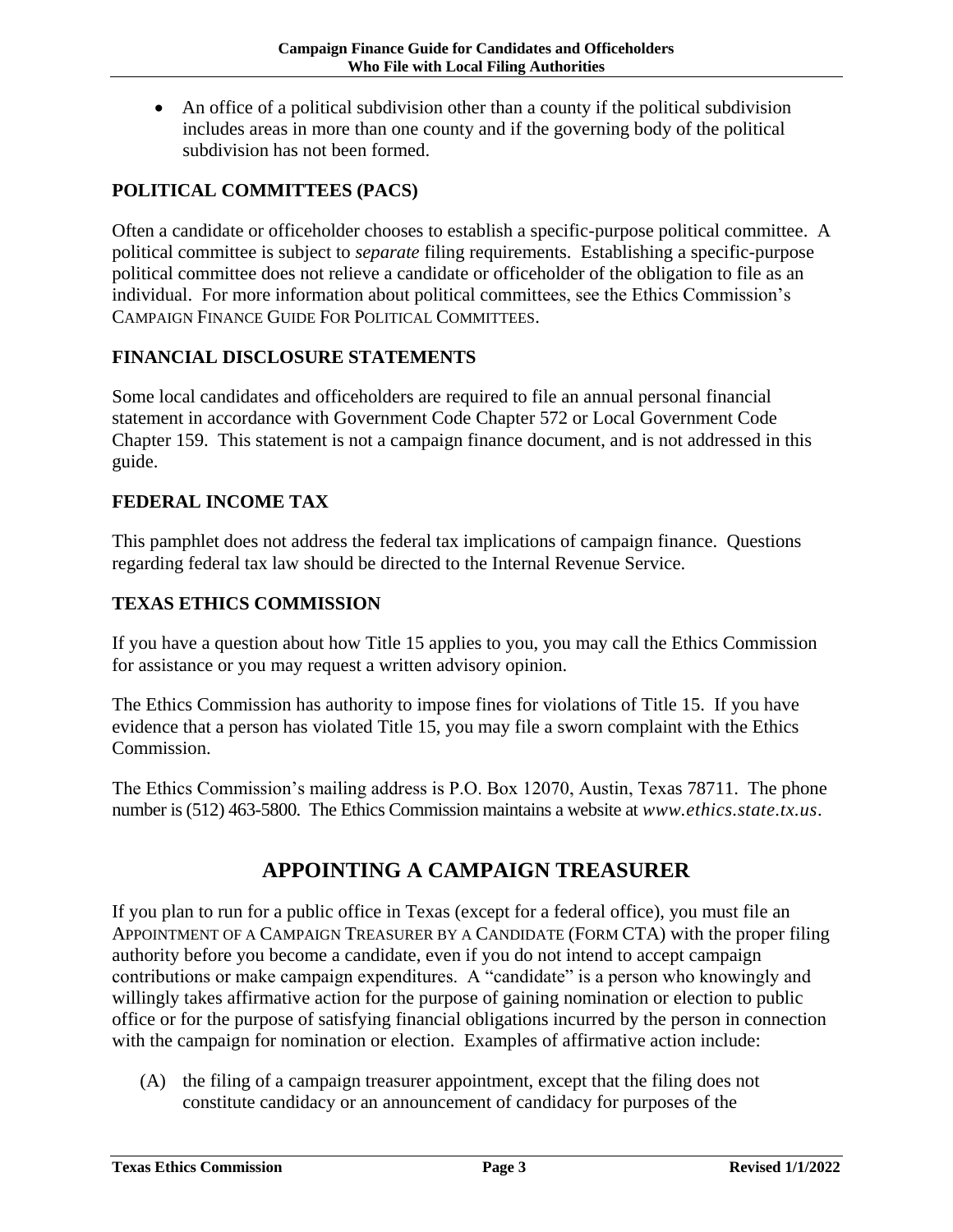automatic resignation provisions of Article XVI, Section 65, or Article XI, Section 11, of the Texas Constitution;

- (B) the filing of an application for a place on the ballot;
- (C) the filing of an application for nomination by convention;
- (D) the filing of a declaration of intent to become an independent candidate or a declaration of write-in candidacy;
- (E) the making of a public announcement of a definite intent to run for public office in a particular election, regardless of whether the specific office is mentioned in the announcement;
- (F) before a public announcement of intent, the making of a statement of definite intent to run for public office and the soliciting of support by letter or other mode of communication;
- (G) the soliciting or accepting of a campaign contribution or the making of a campaign expenditure; and
- (H) the seeking of the nomination of an executive committee of a political party to fill a vacancy.

## <span id="page-6-0"></span>**NO CAMPAIGN CONTRIBUTIONS OR EXPENDITURES WITHOUT TREASURER APPOINTMENT ON FILE**

Additionally, the law provides that you must file a campaign treasurer appointment form with the proper filing authority before you may accept a campaign contribution or make or authorize a campaign expenditure, including an expenditure from your personal funds. A filing fee paid to a filing authority to qualify for a place on a ballot is a campaign expenditure that may not be made before filing a campaign treasurer appointment form with the proper filing authority.

## <span id="page-6-1"></span>**APPOINTING TREASURER TRIGGERS REPORTING DUTIES**

After a candidate has filed a form appointing a campaign treasurer, the candidate is responsible for filing periodic reports of contributions and expenditures. Filing reports is the responsibility of the candidate, not the campaign treasurer. Even if a candidate loses an election, he or she must continue filing reports until he or she files a final report. *See* "Ending Filing Obligations" in this guide. (An officeholder who files a final report, and thereby terminates his or her campaign treasurer appointment, may still be required to file semiannual reports of contributions and expenditures as an officeholder.)

## <span id="page-6-2"></span>**QUALIFICATIONS OF CAMPAIGN TREASURER**

A person is ineligible for appointment as a campaign treasurer if the person is the campaign treasurer of a political committee that has outstanding filing obligations (including outstanding penalties). This prohibition does not apply if the committee in connection with which the ineligibility arose has not accepted more than \$5,000 in political contributions or made more than \$5,000 in political expenditures in any semiannual reporting period. A person who violates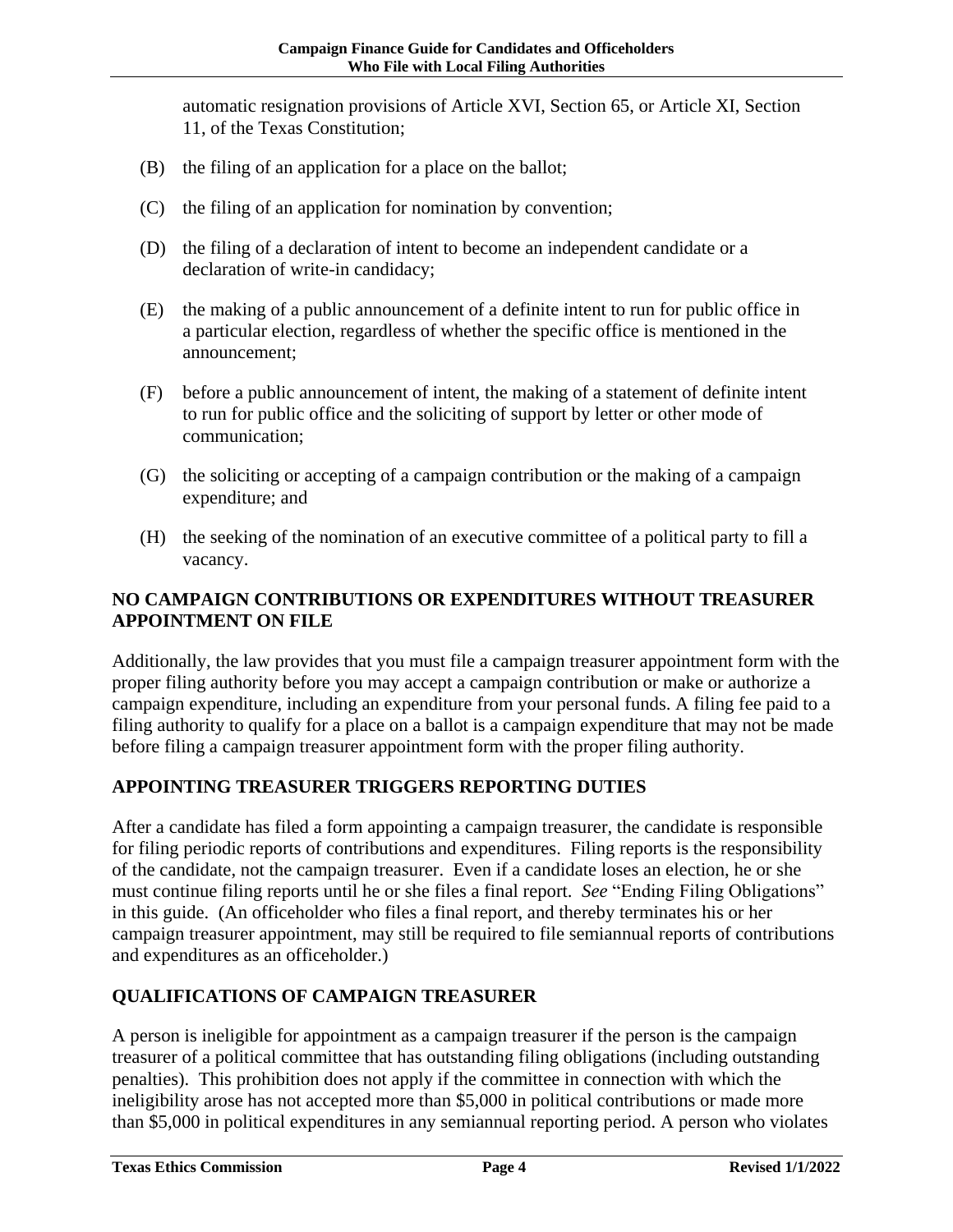this prohibition is liable for a civil penalty not to exceed three times the amount of political contributions accepted or political expenditures made in violation of this provision.

## <span id="page-7-0"></span>**DUTIES OF CAMPAIGN TREASURER**

A candidate's campaign treasurer has no legal duties. (**Note:** The campaign treasurer of a *political committee* is legally responsible for filing reports.)

### <span id="page-7-1"></span>**EFFECTIVE DATE OF APPOINTMENT**

A campaign treasurer appointment is effective when filed. A hand-delivered appointment takes effect on the date of delivery. A mailed appointment takes effect on the date of the postmark.

## <span id="page-7-2"></span>**CODE OF FAIR CAMPAIGN PRACTICES**

A filing authority should provide to each individual who files a campaign treasurer appointment a form containing a Code of Fair Campaign Practices. A candidate may pledge to conduct his or her campaign in accordance with the principles and practices set out in the Code by signing the form and filing it with the appropriate filing authority.

## <span id="page-7-3"></span>**APPOINTMENT BY OFFICEHOLDER**

If an officeholder files an appointment of campaign treasurer after a period in which he or she did not have a campaign treasurer appointment on file, the officeholder may have to file a report of contributions and expenditures no later than 15 days after filing the appointment of campaign treasurer. *See* "15th Day After Appointment of Campaign Treasurer by Officeholder" in this guide. An officeholder who *changes* a campaign treasurer is not required to file this report.

**Note**: An officeholder who has a campaign treasurer appointment on file is a candidate for purposes of Title 15.

## <span id="page-7-4"></span>**FILING FOR A PLACE ON THE BALLOT**

Filing a campaign treasurer appointment and filing for a place on the ballot are two completely separate actions. The Secretary of State can provide information about filing for a place on the ballot. Call the Secretary of State at (512) 463-5650 or toll-free at (800) 252-8683.

### <span id="page-7-5"></span>**CHANGING TREASURERS**

A candidate may change campaign treasurers at any time by filing an amended appointment of campaign treasurer (FORM ACTA). Filing an appointment of a new treasurer automatically terminates the appointment of the old treasurer.

### <span id="page-7-6"></span>**TRANSFERRING TO A DIFFERENT FILING AUTHORITY**

If a candidate has a campaign treasurer appointment on file with one filing authority and wishes to accept campaign contributions or make campaign expenditures in connection with a candidacy for an office that would require reporting to a different filing authority, the candidate must file a new campaign treasurer appointment and a copy of the old campaign treasurer appointment (certified by original authority) with the second filing authority. The candidate should also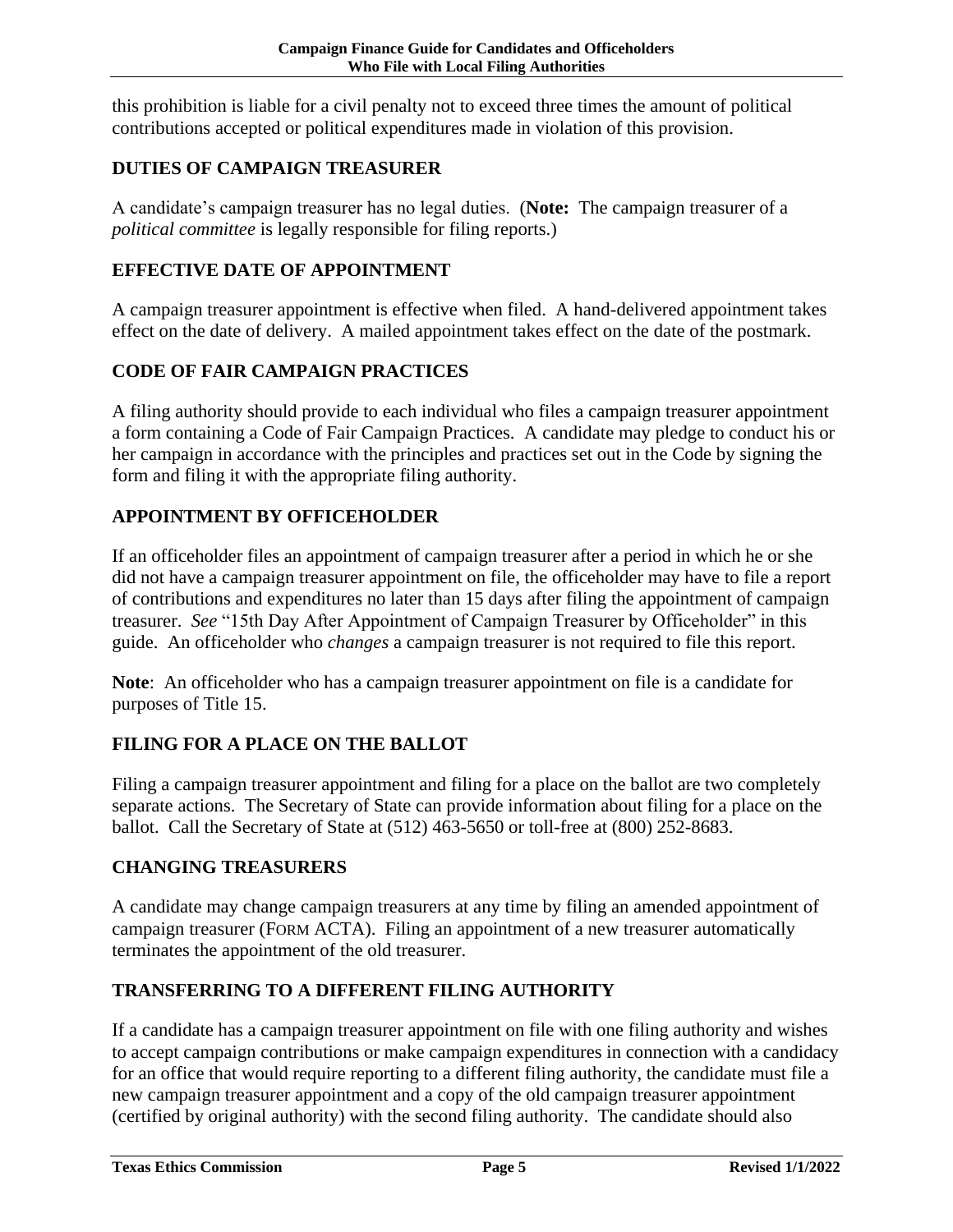provide written notice to the original filing authority that future reports will be filed with another authority. In general, funds accepted in connection with one office may be used in connection with a campaign for a different office, as long as neither of the offices is a judicial office.

#### <span id="page-8-0"></span>**TERMINATING A CAMPAIGN TREASURER APPOINTMENT**

A candidate may terminate a campaign treasurer appointment by filing an amended appointment of campaign treasurer or by filing a final report.

A campaign treasurer may terminate his or her own appointment by notifying both the candidate and the filing authority in writing. The termination is effective on the date the candidate receives the notice or on the date the filing authority receives the notice, whichever is later.

#### <span id="page-8-1"></span>**DECIDING NOT TO RUN**

A campaign treasurer appointment does not simply expire. An individual who has a campaign treasurer appointment on file must file reports of contributions and expenditures until he or she files a final report with the filing authority. *See* "Ending Filing Obligations" in this guide.

#### <span id="page-8-2"></span>**THINGS TO REMEMBER**

- If you plan to run for a public office in Texas (except for a federal office), you must file an APPOINTMENT OF A CAMPAIGN TREASURER BY A CANDIDATE (FORM CTA) with the proper filing authority before you become a candidate, even if you do not intend to accept campaign contributions or make campaign expenditures.
- A person may not accept a campaign contribution or make a campaign expenditure unless the person has a campaign treasurer appointment on file with the proper filing authority.
- Once a person files a form appointing a campaign treasurer, the person is a candidate for disclosure filing purposes and is responsible for filing periodic reports of contributions and expenditures with the proper filing authority until the person files a "final report."
- The candidate, not the campaign treasurer, is responsible for filing periodic reports of contributions and expenditures.
- Filing a campaign treasurer appointment does not automatically "sign you up" for a place on the ballot. The Secretary of State can provide information about getting on the ballot. Call (512) 463-5650 or (800) 252-8683.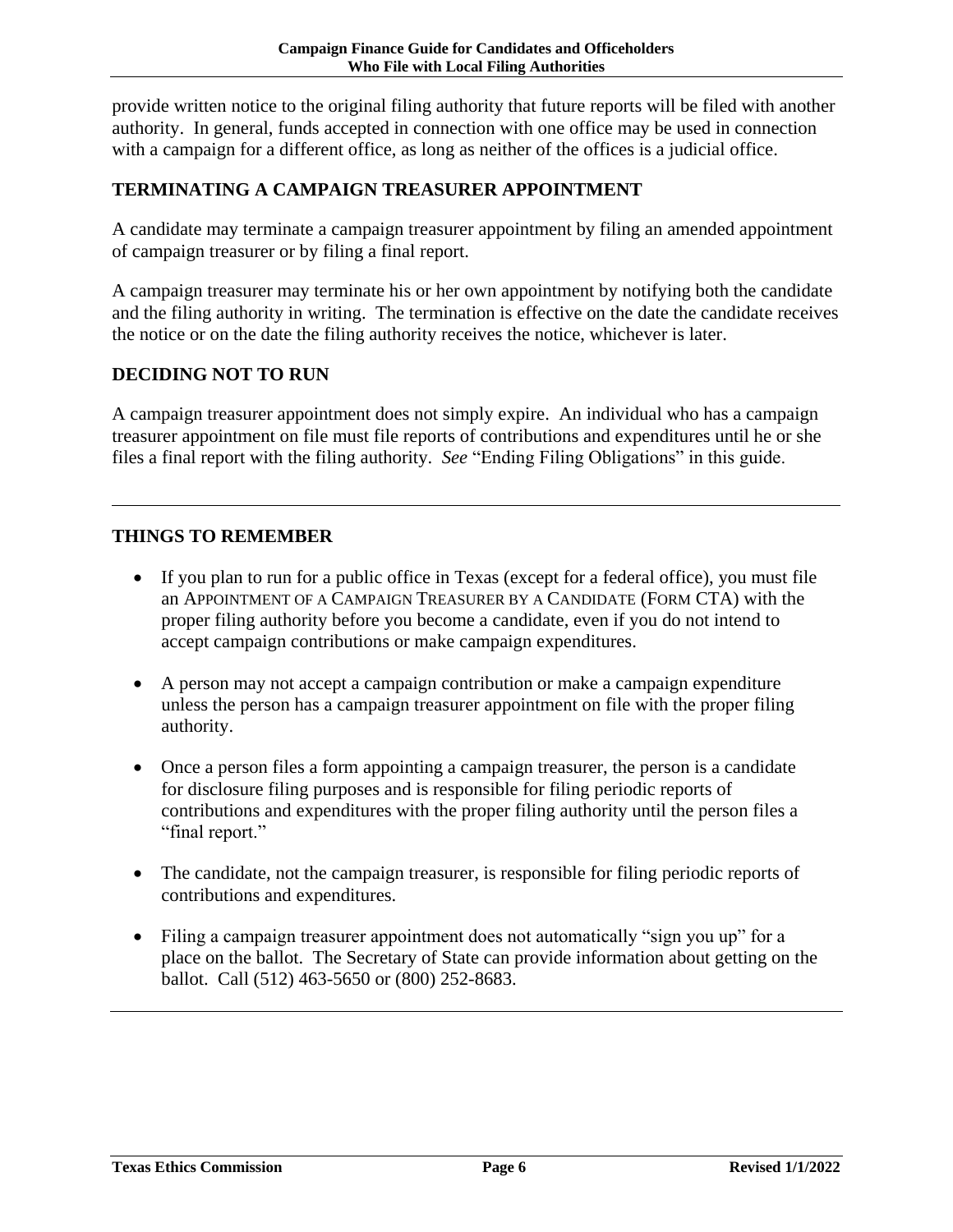# **POLITICAL CONTRIBUTIONS AND EXPENDITURES**

<span id="page-9-0"></span>Title 15 regulates political contributions and political expenditures. There are two types of political contributions: campaign contributions and officeholder contributions. Similarly, there are two kinds of political expenditures: campaign expenditures and officeholder expenditures.

#### <span id="page-9-1"></span>**CAMPAIGN CONTRIBUTIONS**

A person makes a campaign contribution to a candidate if the person provides or promises something of value with the intent that it be used in connection with a campaign. A contribution of goods or services is an "in-kind" campaign contribution. A loan is considered to be a contribution unless it is from an incorporated financial institution that has been in business for more than a year. Candidates must report all loans made for campaign purposes, including loans that are not "contributions."

- Donations to a candidate at a fund-raiser are campaign contributions.
- The provision of office space to a candidate is an "in-kind" campaign contribution.
- A promise to give a candidate money is a campaign contribution.
- An item donated to be auctioned at a fund-raiser is an "in-kind" campaign contribution. The purchase of the item at the auction is also a contribution.
- A campaign volunteer is making a contribution in the form of personal services. (Contributions of personal services are sometimes not required to be reported. See "Contributions of Personal Services" in this guide.)

**Note:** An individual may not accept a campaign contribution without an appointment of campaign treasurer on file with the proper filing authority.

#### <span id="page-9-2"></span>**CAMPAIGN EXPENDITURES**

A campaign expenditure is a payment or an agreement to make a payment in connection with a campaign for an elective office.

- Paying a filing fee in connection with an application for a place on a ballot is a campaign expenditure.
- Purchasing stationery for fund-raising letters is a campaign expenditure.
- Renting a field to hold a campaign rally is a campaign expenditure.
- Paying people to put up yard signs in connection with an election is a campaign expenditure.

**Note:** An individual may not make a campaign expenditure unless he or she has a campaign treasurer appointment on file with the proper filing authority.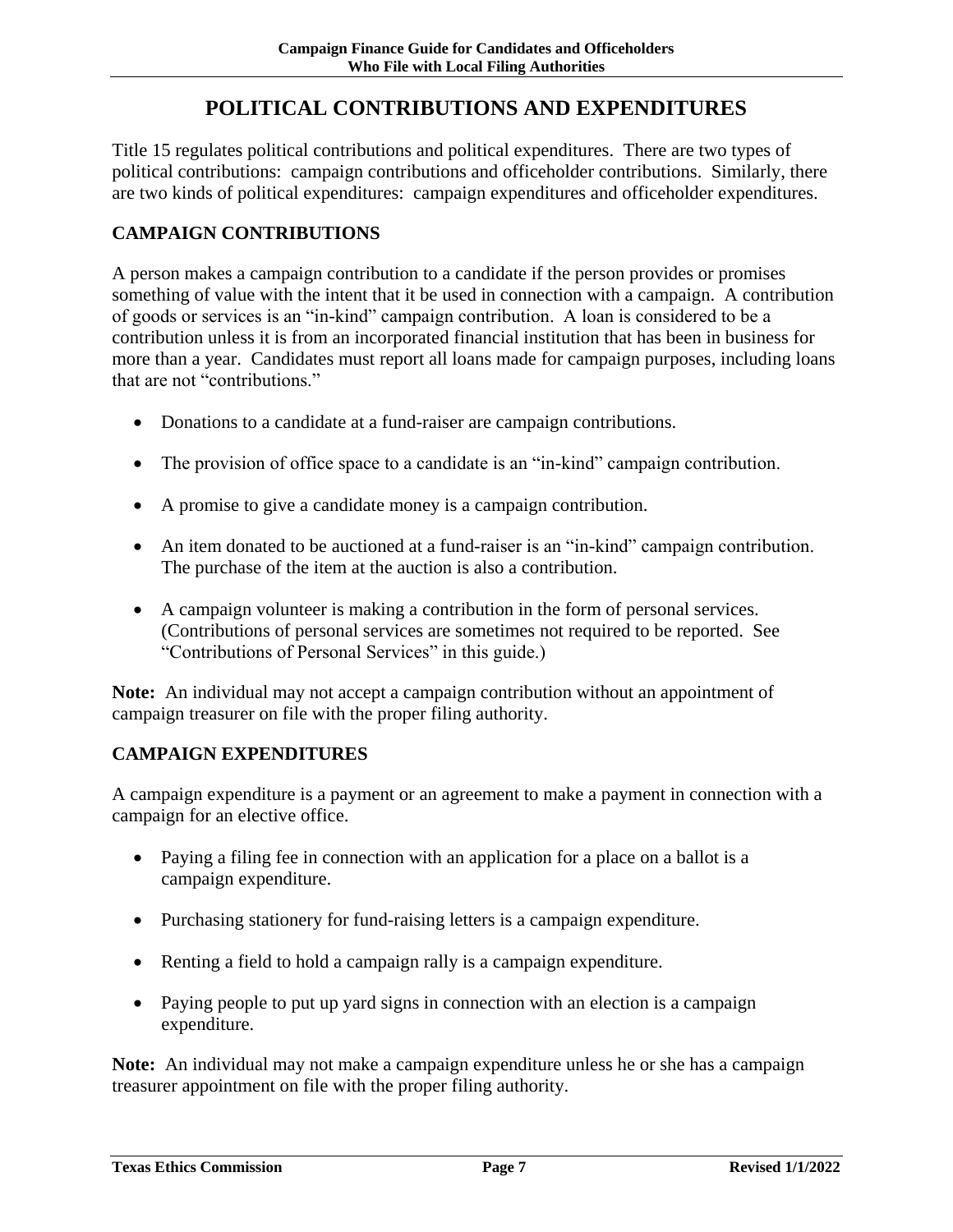#### <span id="page-10-0"></span>**OFFICEHOLDER CONTRIBUTIONS**

The provision of or a promise to provide goods or services to an officeholder that is intended to defray expenses in connection with an officeholder's duties or activities is an officeholder contribution if the expenses are not reimbursable with public money. A contribution of goods or services is an "in-kind" officeholder contribution.

A loan from an incorporated financial institution that has been in business for more than a year is not considered a contribution, but an officeholder must report any such loans made for officeholder purposes.

An officeholder is not required to have a campaign treasurer appointment on file to accept officeholder contributions. An officeholder who does not have a campaign treasurer on file may not accept *campaign* contributions.

#### <span id="page-10-1"></span>**OFFICEHOLDER EXPENDITURES**

A payment or agreement to pay certain expenses in connection with an officeholder's duties or activities is an officeholder expenditure if the expenses are not reimbursable with public money.

An officeholder is not required to have a campaign treasurer appointment on file to make officeholder expenditures. An officeholder who does not have a campaign treasurer on file may not make *campaign* expenditures.

#### <span id="page-10-2"></span>**CAMPAIGN EXPENDITURES BY OFFICEHOLDER**

An officeholder who has a campaign treasurer appointment on file may accept both campaign contributions and officeholder contributions and make both campaign expenditures and officeholder expenditures. On a report, there is no need for an officeholder who is a candidate to distinguish between campaign contributions and officeholder contributions or between campaign expenditures and officeholder expenditures. Both campaign contributions and officeholder contributions are reported as "political contributions" and both campaign expenditures and officeholder expenditures are reported as "political expenditures."

An officeholder who does not have a campaign treasurer on file may accept officeholder contributions and make officeholder expenditures but may not accept campaign contributions or make campaign expenditures.

#### <span id="page-10-3"></span>**PERMISSIBLE USE OF POLITICAL CONTRIBUTIONS**

An officeholder may use officeholder contributions for campaign purposes if the officeholder has an appointment of campaign treasurer on file. Candidates and officeholders may not convert political contributions to personal use. *See* "Campaign Finance Restrictions" in this guide.

#### <span id="page-10-4"></span>**USE OF POLITICAL FUNDS TO RENT OR PURCHASE REAL PROPERTY**

A candidate or officeholder is prohibited from using political funds to purchase real property or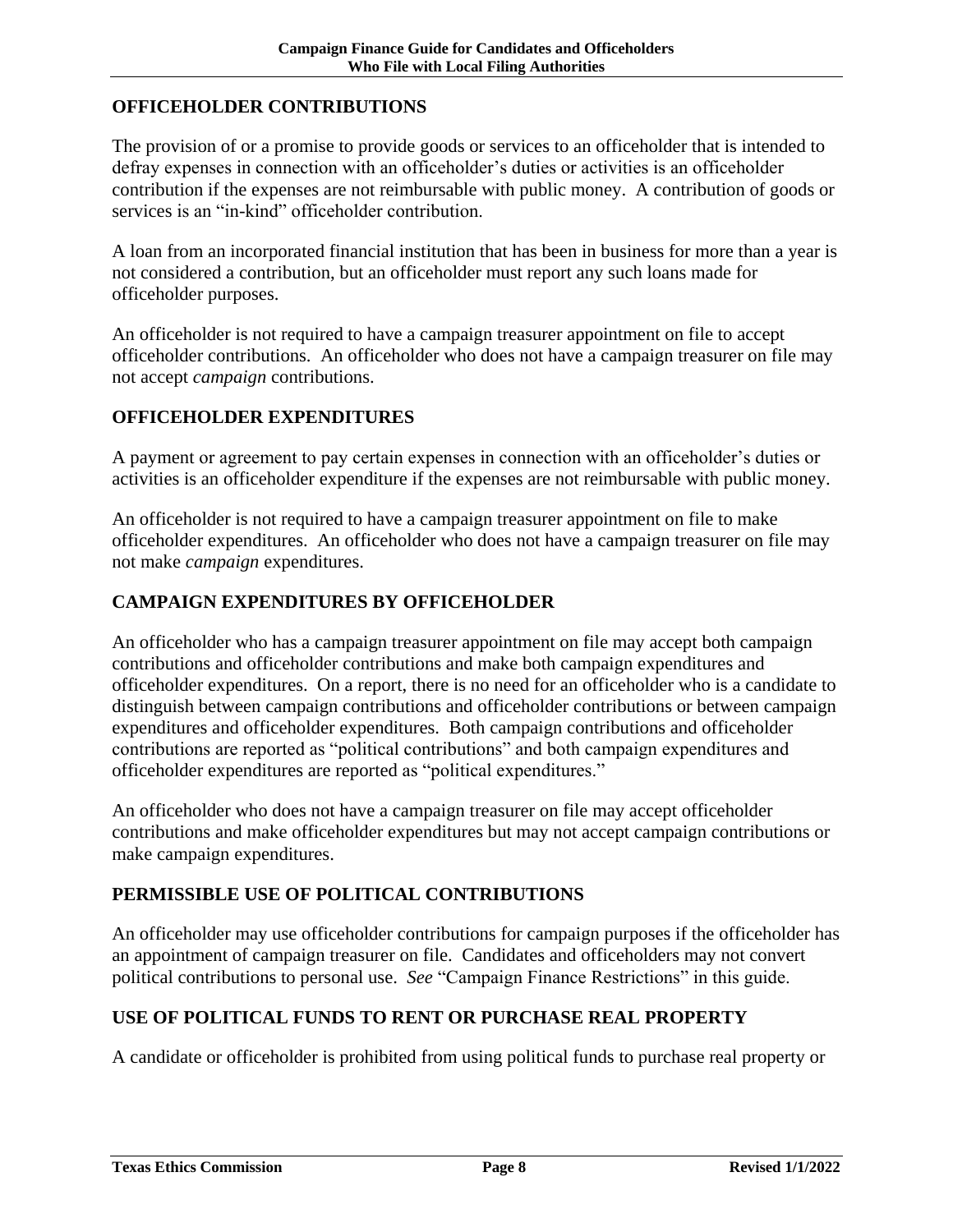to pay the interest on or principal of a note for the purchase of real property.

A candidate or officeholder may not knowingly make or authorize a payment from political funds for the rental or purchase of real property from: (1) a person related to the candidate or officeholder within the second degree of consanguinity or affinity as determined under Chapter 573, Government Code; or (2) a business in which the candidate or officeholder (or a person related to the candidate or officeholder within the second degree of consanguinity or affinity) has a participating interest of more than 10 percent, holds a position on the governing body, or serves as an officer. Tex. Elec. Code § 253.038 (a-1). This restriction applies to a payment made from political funds on or after September 1, 2007, without regard to whether the payment was made under a lease or other agreement entered into before that date.

## <span id="page-11-0"></span>**ACCEPTING CONTRIBUTIONS**

A candidate or officeholder must report contributions that he or she has *accepted*. Receipt is different from acceptance. A decision to *accept* a contribution must be made by the end of the reporting period during which the contribution is received.

**Failure to make a determination about acceptance or refusal.** If a candidate or officeholder fails to make a timely determination to accept or refuse a contribution by the deadline, the contribution is considered to have been accepted.

**Returning refused contributions.** If a candidate or officeholder receives a political contribution but does not accept it, he or she must return the contribution not later than the 30th day after the end of the reporting period in which the contribution was received. Otherwise, the contribution is considered to have been accepted.

### <span id="page-11-1"></span>**REIMBURSEMENT FOR POLITICAL EXPENDITURES FROM PERSONAL FUNDS**

If a candidate or officeholder makes political expenditures from personal funds, he or she may use political contributions to reimburse himself or herself if the expenditures are properly reported either on the reporting schedule for loans or on the reporting schedule for political expenditures from personal funds. In order for a candidate or officeholder to use political contributions to reimburse his or her personal funds, the political expenditure from personal funds must be properly reported on the report covering the period in which the expenditures are made. *A filed report may not be later corrected to indicate an intention to reimburse personal funds from political contributions.*

If a candidate or officeholder deposits personal funds in an account in which political contributions are held as permitted by section 253.0351(c) of the Election Code, the deposited amount must be reported as a loan and reimbursements to the candidate or officeholder may not exceed the amount reported as a loan. *See* "Campaign Expenditures from Personal Funds" in this guide for additional information.

### <span id="page-11-2"></span>**SEPARATE ACCOUNT REQUIRED**

A candidate or officeholder must keep political contributions in one or more accounts that are separate from any other account maintained by the candidate or officeholder. (There is no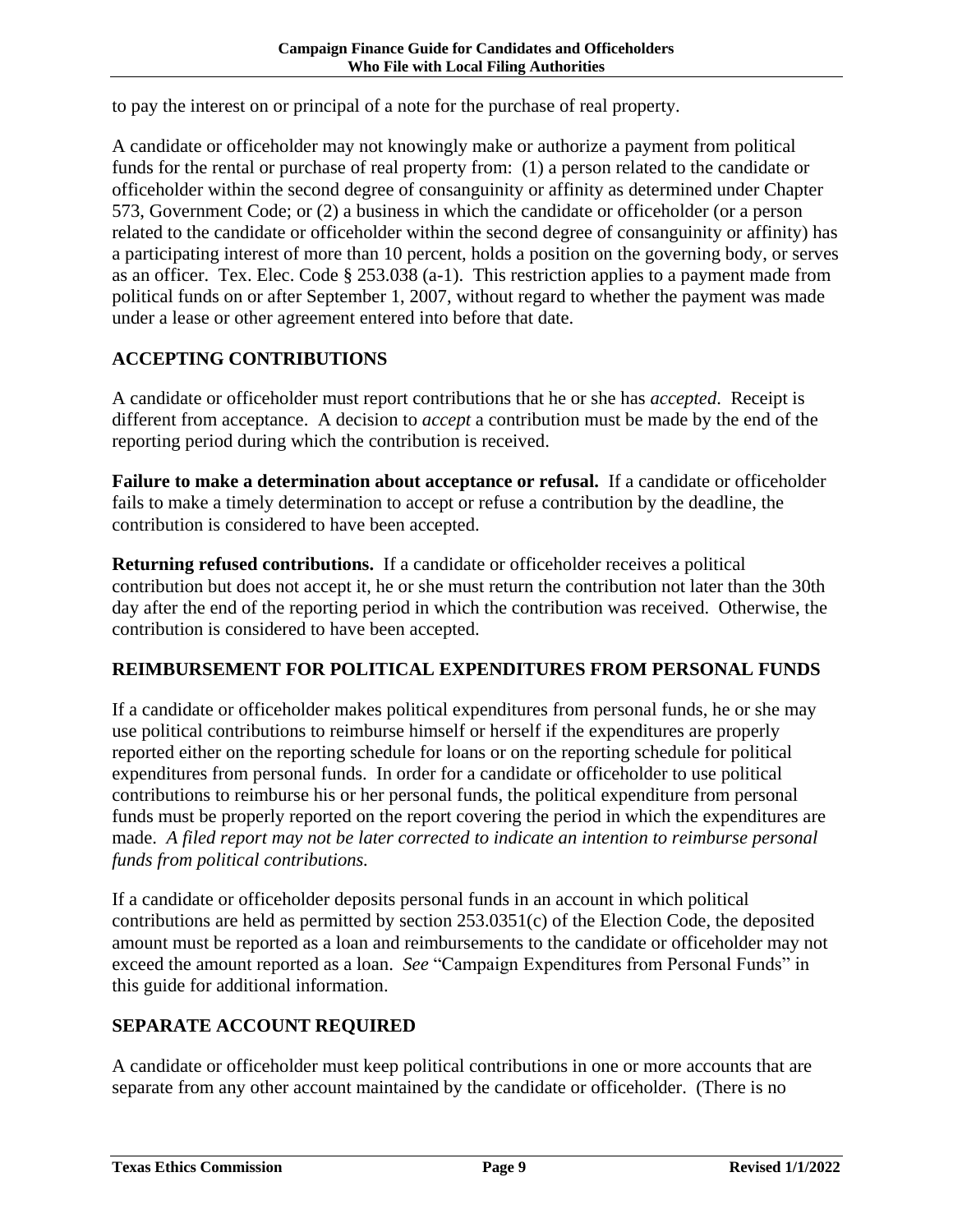requirement to keep campaign contributions in a separate account from officeholder contributions.)

## <span id="page-12-0"></span>**RESTRICTIONS INVOLVING LOBBYING**

The 2019 legislature passed House Bill 2677 to amend Chapter 305 of the Government Code and Chapter 253 of the Election Code to enact the following restrictions. Each prohibition begins on September 27, 2019. For the language of the bill, go to [https://capitol.texas.gov/tlodocs/86R/billtext/html/HB02677F.htm.](https://capitol.texas.gov/tlodocs/86R/billtext/html/HB02677F.htm)

**Making Political Contributions and Direct Campaign Expenditures.** Unless expressly prohibited, a lobbyist may make political contributions and direct campaign expenditures. The campaign finance law, however, generally prohibits corporations and labor organizations from making political contributions. Tex. Elec. Code § 253.094.

Section 253.006 of the Election Code prohibits a person required to register as a lobbyist under Chapter 305 of the Government Code from making political contributions or direct campaign expenditures from certain sources of funds. A person required to register as a lobbyist is prohibited from making or authorizing a political contribution to another candidate, officeholder, or political committee, or making or authorizing a direct campaign expenditure, from political contributions accepted by:

- (1) the lobbyist as a candidate or officeholder;
- (2) a specific-purpose committee that supports the lobbyist as a candidate or assists the lobbyist as an officeholder; or
- (3) a political committee that accepted a political contribution from (1) or (2), described above, during the two years immediately before the contribution or expenditure was made.

**Two-Year Lobbying Prohibition After Making a Political Contribution or Direct Campaign Expenditure.** Section 253.007 of the Election Code prohibits lobbying by persons who make political contributions or direct campaign expenditures from certain sources of funds. A person who makes a political contribution to another candidate, officeholder, or political committee, or makes a direct campaign expenditure, from political contributions accepted by the person as a candidate or officeholder is prohibited from engaging in activities that require registration as a lobbyist under Chapter 305 of the Government Code for two years thereafter.

However, an exception to this prohibition allows a person who does not receive compensation other than reimbursement for actual expenses to lobby on behalf of a nonprofit organization, a group of low-income individuals, or a group of individuals with disabilities.

**Lobby Expenditures from Political Contributions.** Section 305.029 of the Government Code prohibits certain lobby expenditures made from political contributions. A lobbyist registered under Chapter 305 of the Government Code, or a person on behalf of the lobbyist and with the lobbyist's consent or ratification, is prohibited from making a reportable lobby expenditure from a political contribution accepted by:

(1) the lobbyist as a candidate or officeholder;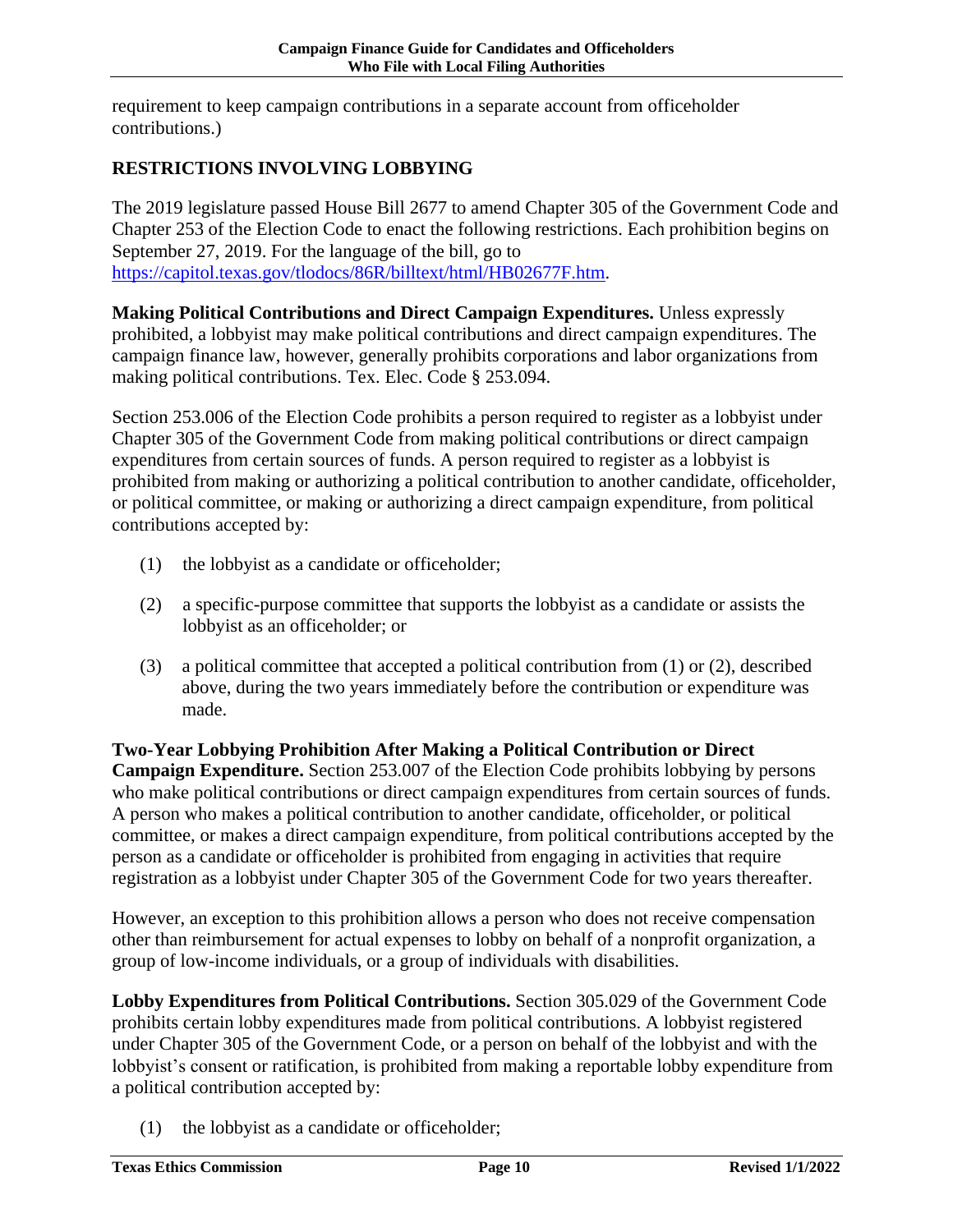- (2) a specific-purpose committee that supports the lobbyist as a candidate or assists the lobbyist as an officeholder; or
- (3) a political committee that accepted a political contribution from (1) or (2), described above, during the two years immediately before the lobbyist made or authorized the expenditure.

# **INFORMATION REQUIRED ON REPORTS**

#### <span id="page-13-1"></span><span id="page-13-0"></span>**CONTRIBUTIONS**

A report must disclose the amount of each contribution or the value and nature of any in-kind contribution, as well as the name and address of the individual or political committee making the contribution, and the date of the contribution. (Detailed information about a contributor is not required to be reported if the contributor contributed \$90 or less during the reporting period. However, all contributions made electronically must be itemized with this information.)

#### <span id="page-13-2"></span>**PLEDGES**

Promises to transfer money, goods, services, or other things of value are contributions. If a filer accepts such a promise, he or she must report it (along with the information required for other contributions) on the reporting schedule for "pledges." Once a pledge has been received, it is reported on the appropriate receipts schedule for the reporting period in which the pledge is received. A pledge that is actually received in the same reporting period in which the pledge was accepted shall be reported only on the appropriate receipts schedule.

**Note:** A pledge is not a contribution unless it has been accepted.

*Example 1*: In June a supporter promises that he will give Juan Garcia \$1,000 in the last week before the November election. Juan accepts his promise. Juan must report the pledge on his July 15 report. Juan must also report a political contribution when the pledge is actually received. (**Note:** If Juan receives the pledge during the July semiannual reporting period then he does not report the pledge and only reports a political contribution. Also, if he never receives the \$1,000, he does not amend his report to delete the entry for the pledge.)

*Example 2*: At a party, an acquaintance says to Juan, "I'd like to give you some money; call me at my office." Juan agrees to call. At this point, Juan has accepted nothing and has nothing to report. Juan has not agreed to accept money; he has merely agreed to call.

### <span id="page-13-3"></span>**LOANS**

Loans made for campaign or officeholder purposes are reportable. A filer must report the amount of a loan, the date the loan is made, the interest rate, the maturity date, the type of collateral, and the name and address of the lender. The filer must also report the name, address, principal occupation, and employer of any guarantor and the amount guaranteed by the guarantor. (Detailed information is not required if a particular lender lent \$90 or less during a reporting period.) If a candidate or officeholder deposits personal funds in an account in which political contributions are held as permitted by section 253.0351(c) of the Election Code, the deposited amount must be reported as a loan. *See* "Campaign Expenditures from Personal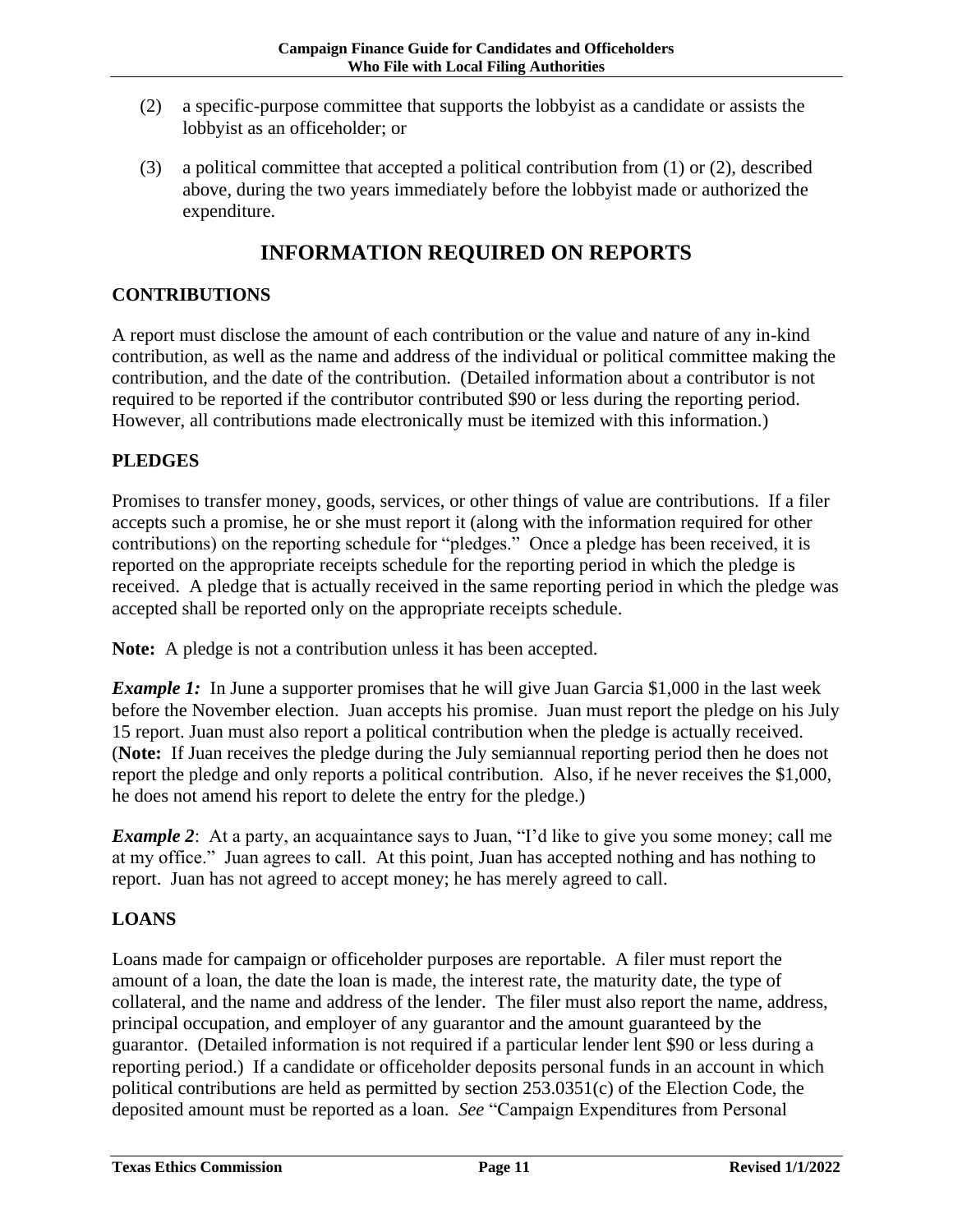Funds" in this guide for additional information.

**Note:** A loan from an incorporated financial institution that has been in business for more than one year is not a contribution. Other loans are considered to be contributions. This distinction is important because of the prohibition on contributions from banks and certain other financial institutions. *See* "Campaign Finance Restrictions" in this guide. All loans are reported on the same schedule, regardless of whether they are contributions. Additionally, the forgiveness of a loan is a reportable in-kind contribution. *See* 1 Tex. Admin. Code § 20.64.

#### <span id="page-14-0"></span>**CONTRIBUTIONS OF PERSONAL SERVICES**

A political contribution consisting of an individual's personal services is not required to be reported if the individual receives no compensation *from any source* for the services.

#### <span id="page-14-1"></span>**CONTRIBUTIONS OF PERSONAL TRAVEL**

A political contribution consisting of personal travel expense incurred by an individual is not required to be reported if the individual receives no reimbursement for the expense.

#### <span id="page-14-2"></span>**CONTRIBUTIONS FROM OUT-OF-STATE POLITICAL COMMITTEES**

There are restrictions on contributions from out-of-state political committees. The fact that a political committee has a mailing address outside of Texas does not mean that the committee is an out-of-state political committee for purposes of these restrictions. A political committee that has a campaign treasurer appointment on file in Texas is not an out-of-state political committee for purposes of these restrictions.

**Contributions over \$940 in a reporting period.** Before *accepting* more than \$940 in a reporting period from an out-of-state committee, a candidate or officeholder must obtain either (1) a written statement, certified by an officer of the out-of-state political committee, listing the full name and address of each person who contributed more than \$190 to the out-of-state political committee during the 12 months immediately preceding the contribution, *or* (2) a copy of the out-of-state political committee's statement of organization filed as required by law with the Federal Election Commission and certified by an officer of the out-of-state committee.

This documentation must be included with the report of contributions and expenditures for the period in which the contribution was received.

**Contributions of \$940 or less in a reporting period.** For a contribution of \$940 or less from an out-of-state committee in a reporting period, there is no requirement to obtain documentation *before accepting* the contribution. But there is a requirement to include certain documentation with the report of the contribution. The report must include *either* (1) a copy of the out-of-state political committee's statement of organization filed as required by law with the Federal Election Commission and certified by an officer of the out-of-state committee, *or* (2) the committee's name, address, and phone number; the name of the person appointing the committee's campaign treasurer; and the name, address, and phone number of the committee's campaign treasurer.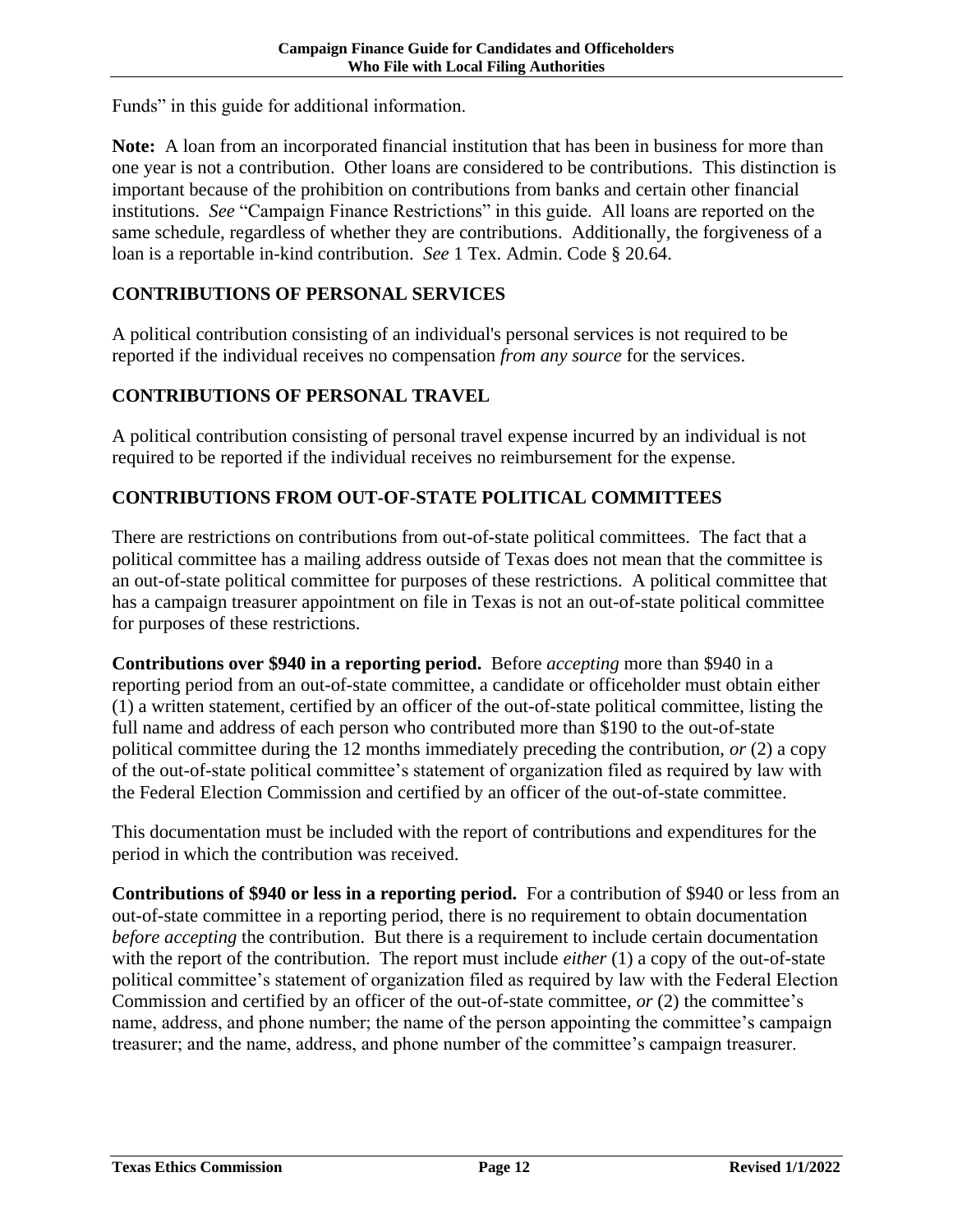## <span id="page-15-0"></span>**EXPENDITURES**

A filer must report any campaign expenditure (regardless of whether it is made from political contributions or from personal funds) and any political expenditure (campaign or officeholder) from political contributions (regardless of whether the expenditure is a political expenditure). A filer must also report unpaid incurred obligations. *See* "Unpaid Incurred Obligations" in this guide. If the total expenditures to a particular payee do not exceed \$190 during the reporting period, a filer may report those expenditures as part of a lump sum. Otherwise, a filer must report the date of an expenditure, the name and address of the person to whom the expenditure is made, and the purpose of the expenditure.

#### <span id="page-15-1"></span>**UNPAID INCURRED OBLIGATIONS**

An expenditure that is not paid during the reporting period in which the obligation to pay the expenditure is incurred shall be reported on the Unpaid Incurred Obligations Schedule for the reporting period in which the obligation to pay is incurred.

The use of political contributions to pay an expenditure previously disclosed on an Unpaid Incurred Obligations Schedule shall be reported on the appropriate disbursements schedule for the reporting period in which the payment is made.

The use of personal funds to pay an expenditure previously disclosed on an Unpaid Incurred Obligations Schedule shall be reported on the Political Expenditure Made from Personal Funds Schedule for the reporting period in which the payment is made.

#### <span id="page-15-2"></span>**EXPENDITURES MADE BY CREDIT CARD**

An expenditure made by a credit card must be reported on the Expenditures Made to Credit Card Schedule for the reporting period in which the expenditure is made. The report must identify the vendor who receives the payment from the credit card company.

The use of political contributions to make a payment to a credit card company must be reported on the appropriate disbursements schedule for the reporting period in which the payment is made and identify the credit card company receiving the payment.

The use of personal funds to make a payment to a credit card company must be reported on the Political Expenditure Made from Personal Funds Schedule for the reporting period in which the payment is made and identify the credit card company receiving the payment.

### <span id="page-15-3"></span>**CAMPAIGN EXPENDITURES FROM PERSONAL FUNDS**

A candidate must report all campaign expenditures, whether made from political contributions or from personal funds. In order to use political contributions to reimburse himself or herself for campaign expenditures from personal funds, the candidate must properly report the expenditures either on the reporting schedule for loans or on the reporting schedule for political expenditures from personal funds. If the candidate does not indicate the intention to seek reimbursement on that report, he or she may not later correct the report to permit reimbursement.

If a candidate or officeholder deposits personal funds in an account in which political contributions are held as permitted by section 253.0351(c) of the Election Code, the deposited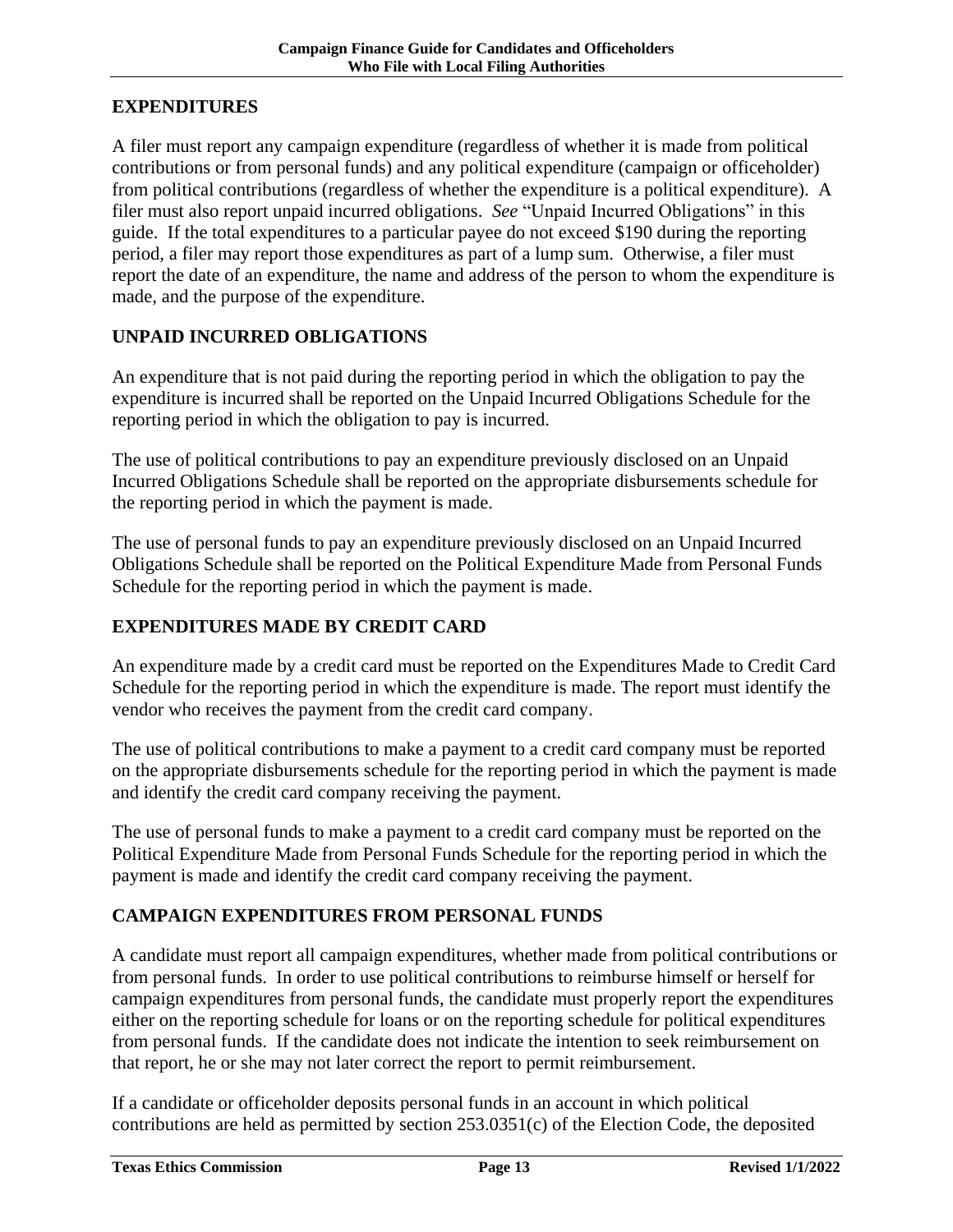amount must be reported as a loan on Schedule E. Political expenditures made from that loan, and any subsequent expenditures to reimburse the candidate or officeholder, must be reported on Schedule F1. The reimbursement may not exceed the amount reported as a loan. Any unexpended funds from such a loan are required to be included in the total amount of political contributions maintained as of the last day of the reporting period. Note: Personal funds deposited in an account in which political contributions are held are subject to the personal use restrictions.

#### <span id="page-16-0"></span>**OFFICEHOLDER EXPENDITURES FROM PERSONAL FUNDS**

An officeholder is not required to report *officeholder expenditures* made from personal funds unless he or she intends to be reimbursed from political contributions. This rule applies regardless of whether an officeholder has an appointment of campaign treasurer on file.

In order for an officeholder to use political contributions to reimburse an officeholder expenditure from personal funds, the officeholder must properly report the expenditures either on the reporting schedule for loans or on the reporting schedule for political expenditures from personal funds. If the officeholder does not indicate the intention to seek reimbursement, he or she may not later correct the report to permit reimbursement.

If a candidate or officeholder deposits personal funds in an account in which political contributions are held as permitted by section 253.0351(c) of the Election Code, the deposited amount must be reported as a loan on Schedule E. Political expenditures made from that loan, and any subsequent expenditures to reimburse the candidate or officeholder, must be reported on Schedule F1. The reimbursement may not exceed the amount reported as a loan. Any unexpended funds from such a loan are required to be included in the total amount of political contributions maintained as of the last day of the reporting period. Note: Personal funds deposited in an account in which political contributions are held are subject to the personal use restrictions.

#### <span id="page-16-1"></span>**DIRECT EXPENDITURES**

A direct campaign expenditure is "a campaign expenditure that does not constitute a campaign contribution by the person making the expenditure." As a practical matter, a direct campaign expenditure is an expenditure to support a candidate incurred without the candidate's prior consent or approval.

If a candidate or officeholder makes a direct campaign expenditure to support *another* candidate or officeholder, the expenditure must be included on the reporting schedule for political expenditures, and the report must indicate that the expenditure was a direct campaign expenditure.

#### <span id="page-16-2"></span>**SUPPORTING POLITICAL COMMITTEES**

A political committee that accepts political contributions or makes political contributions on behalf of a candidate or officeholder is required to give the candidate or officeholder notice of that fact. The candidate or officeholder must report the receipt of such a notice on the report covering the period in which he or she receives the notice.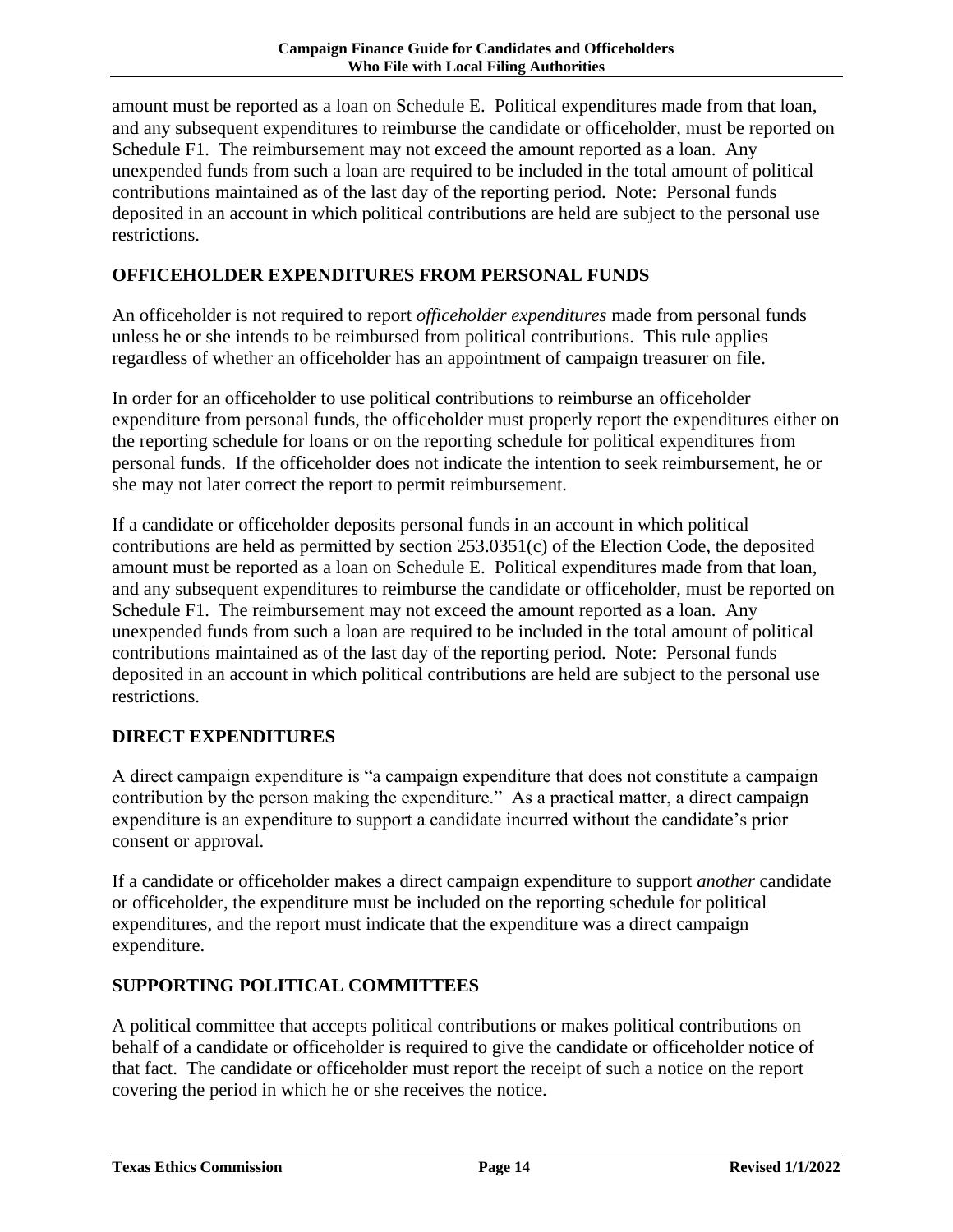#### <span id="page-17-0"></span>**PAYMENTS TO A BUSINESS OF THE CANDIDATE OR OFFICEHOLDER**

A candidate or officeholder is required to report payments from political funds to a business in which the candidate or officeholder has a participating interest of more than 10 percent; a position on the governing body of the business; *or* a position as an officer of a business.

A candidate or officeholder may not make a payment to such a business if the payment is for personal services rendered by the candidate or officeholder or by the spouse or dependent child of the candidate or officeholder. (Nor may a candidate or officeholder use political contributions to pay directly for such personal services.) Other payments to such a business are permissible only if the payment does not exceed the amount necessary to reimburse the business for actual expenditures made by the business. *See generally* Op. Tex. Ethics Comm'n No. 35 (1992).

A candidate or officeholder may not make or authorize a payment from political funds for the rental or purchase of real property from such a business. *See* "Use of Political Funds to Rent or Purchase Real Property" in this guide.

#### <span id="page-17-1"></span>**INTEREST EARNED AND OTHER CREDITS/GAINS/REFUNDS**

A candidate or officeholder is required to disclose information regarding the following types of activity from political contributions:

- any credit, interest, rebate, refund, reimbursement, or return of a deposit fee resulting from the use of a political contribution or an asset purchased with a political contribution, the amount of which exceeds \$120;
- any proceeds of the sale of an asset purchased with a political contribution, the amount of which exceeds \$120; and
- any other gain from a political contribution, the amount of which exceeds \$120.

A candidate or officeholder must use Schedule K to report such information. Although you are not required to do so, you may also report any credit/gain/refund or interest that does not exceed \$120 in the period on this schedule. (Previously, this was an optional schedule because a candidate or officeholder was not required to report this information.) A candidate or officeholder may not use interest and other income from political contributions for personal purposes. Political expenditures made from such income must be reported on the expenditures schedule.

### <span id="page-17-2"></span>**PURCHASE OF INVESTMENTS**

A candidate or officeholder must report any investment purchased with a political contribution, the amount of which exceeds \$120. This information must be disclosed on Schedule F3 of the campaign finance report.

### <span id="page-17-3"></span>**TOTAL POLITICAL CONTRIBUTIONS MAINTAINED**

The law requires you to disclose the total amount of political contributions accepted, including interest or other income on those contributions, maintained in one or more accounts in which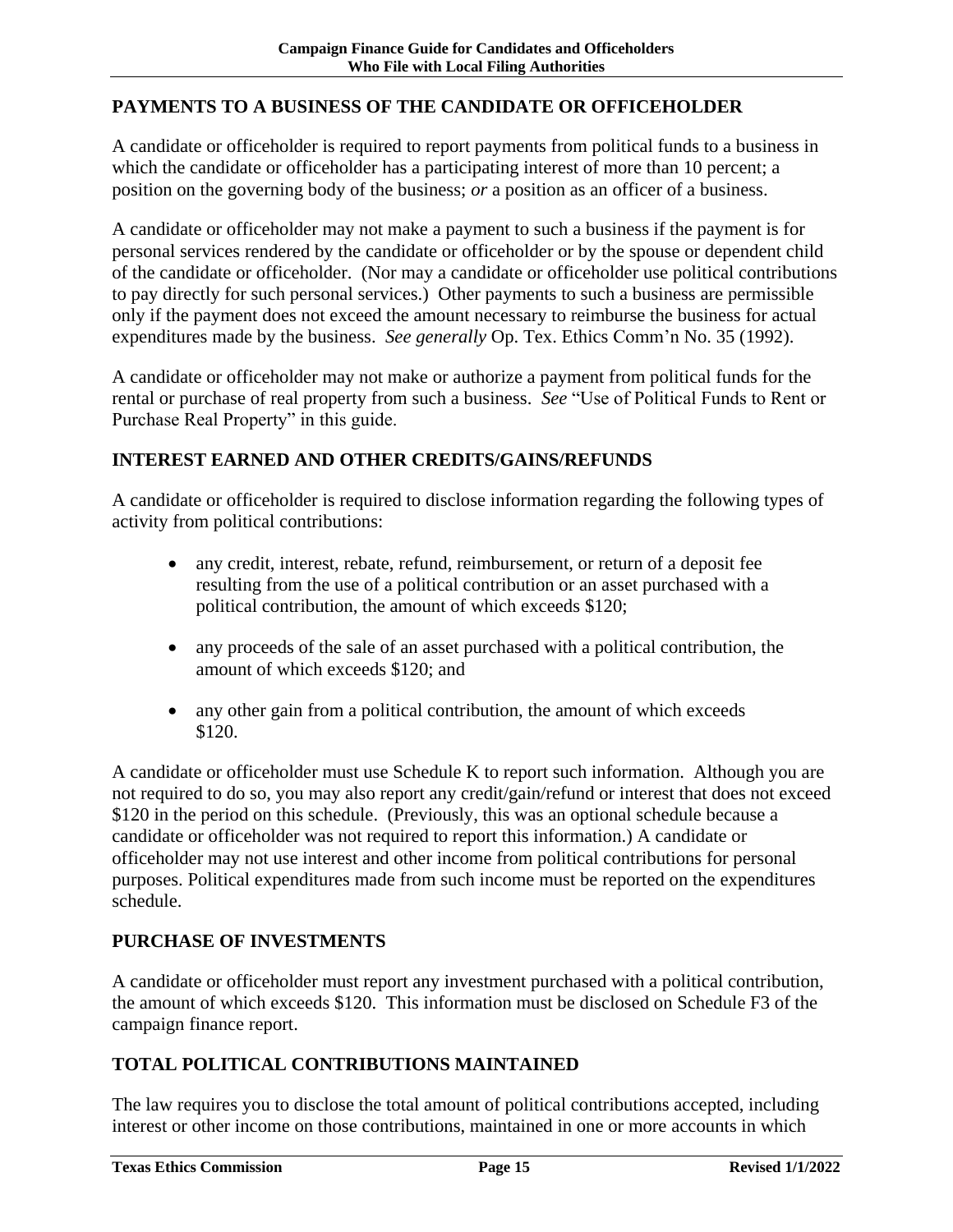political contributions are deposited as of the last day of the reporting period. The "total amount of political contributions maintained" includes: the total amount of political contributions maintained in one or more accounts, including the balance on deposit in banks, savings and loan institutions and other depository institutions; the present value of any investments that can be readily converted to cash, such as certificates of deposit, money market accounts, stocks, bonds, treasury bills, etc.; and the balance of political contributions accepted and held in any online fundraising account over which the filer can exercise control by making a withdrawal, expenditure, or transfer. 1 Tex. Admin. Code § 20.50.

The total amount of political contributions maintained does NOT include personal funds that the filer intends to use for political expenditures, *unless* the personal funds have been disclosed as a loan to your campaign and deposited into an account in which political contributions are held as permitted by section 253.0351(c) of the Election Code. Any unexpended funds from such a loan are required to be included in the total amount of political contributions maintained as of the last day of the reporting period. Note: Personal funds deposited in an account in which political contributions are held are subject to the personal use restrictions.

### <span id="page-18-0"></span>**TIME OF ACCEPTING CONTRIBUTION**

A filer must report the date he or she *accepts* a political contribution. The date of receipt may be different from the date of acceptance. *See* "Accepting Contributions" in this guide.

### <span id="page-18-1"></span>**TIME OF MAKING EXPENDITURE**

For reporting purposes, an expenditure is made when the amount of the expenditure is readily determinable. An expenditure that is not paid during the reporting period in which the obligation to pay is incurred must be reported on the reporting schedule for "Unpaid Incurred Obligations," and then reported again on the appropriate expenditure schedule when payment is actually made. If a filer cannot determine the amount of an expenditure until a periodic bill, the date of the expenditure is the date the bill is received.

**Credit Card Expenditures.** For purposes of 30 day and 8 day pre-election reports, the date of an expenditure made by a credit card is the date of the purchase, not the date of the credit card bill. For purposes of other reports, the date of an expenditure made by a credit card is the date of receipt of the credit card statement that includes the expenditure. For additional information regarding how to report expenditures made by credit card, *see* "Expenditures Made by Credit Card" in this guide.

# **PREPARING REPORTS**

#### <span id="page-18-3"></span><span id="page-18-2"></span>**FORMS**

Reporting forms are available at *http://www.ethics.state.tx.us*. An individual who is both a candidate and an officeholder files one report for each reporting period and is not required to distinguish between campaign activity and officeholder activity.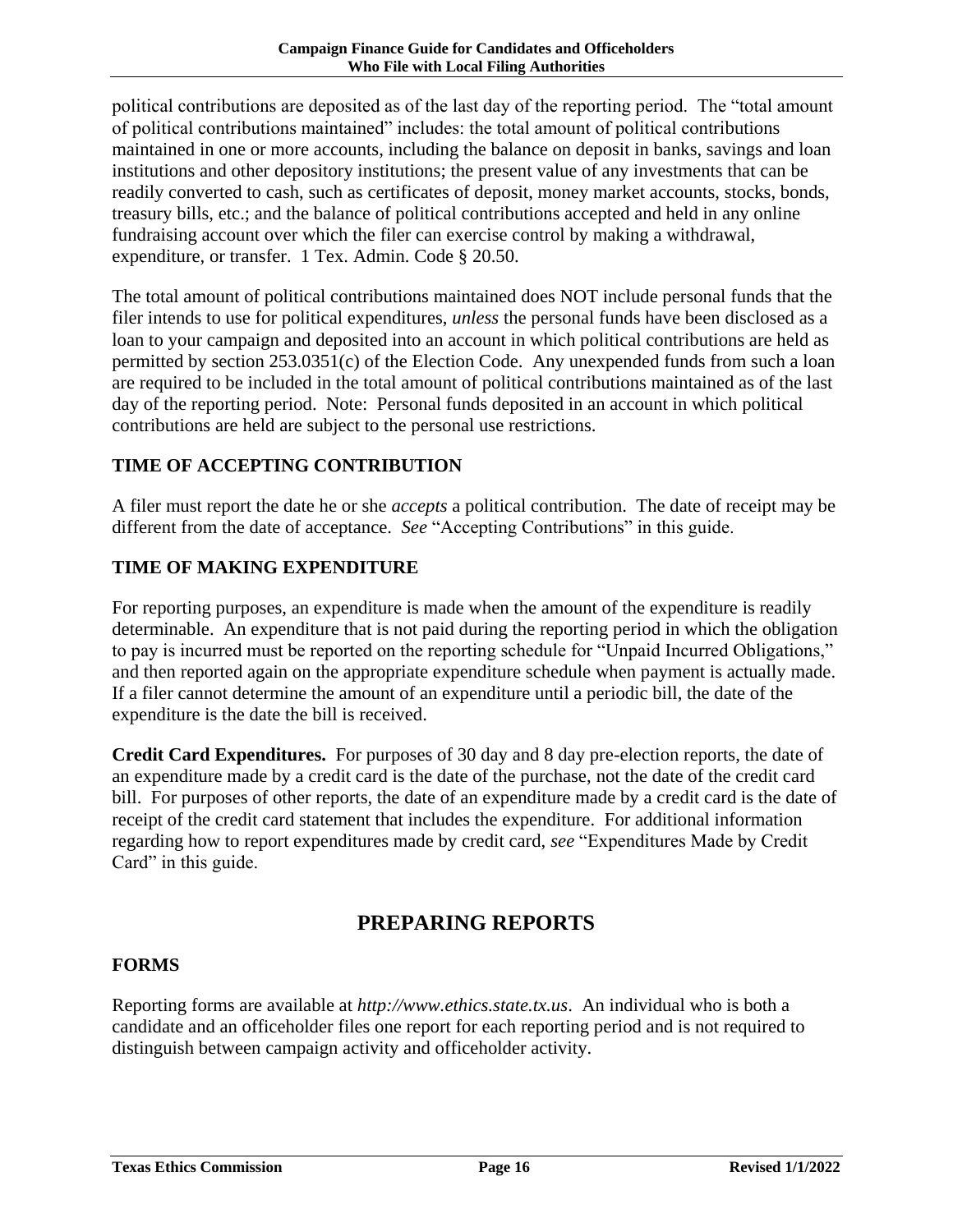#### <span id="page-19-0"></span>**SIGNATURE REQUIRED**

The candidate or officeholder, not the campaign treasurer, must sign reports.

#### <span id="page-19-1"></span>**FILING DEADLINES**

The next section of this guide explains the types of reports candidates and officeholders are required to file. Annual filing schedules are available at *http://www.ethics.state.tx.us*.

**Note**: Deadlines for filing reports for special elections or runoff elections will not be listed on the filing schedule. Call the Ethics Commission for specific information in these cases.

#### <span id="page-19-2"></span>**PERIODS COVERED BY REPORTS**

Each report covers activity during a specific time period. Generally, a report begins where the last report ended. For a candidate's first report, the beginning date will be the date the campaign treasurer appointment was filed. For an officeholder who is appointed to an elective office and who did not have a campaign treasurer appointment on file at the time of the appointment, the beginning date for the first report will be the date the officeholder took office. Generally, there should not be gaps between the periods covered or overlapping time periods*.* See "Reports" below for information about filing deadlines and periods covered by reports.

#### <span id="page-19-3"></span>**DEADLINE ON WEEKEND OR HOLIDAY**

If the due date for a report falls on a Saturday, Sunday, or legal holiday, the report is due on the next regular business day.

#### <span id="page-19-4"></span>**5 P.M. DEADLINE**

The deadline for filing a report is 5 p.m. on the due date.

#### <span id="page-19-5"></span>**DELIVERY BY MAIL OR OTHER CARRIER**

For most reporting deadlines, a document is considered timely filed if it is properly addressed with postage or handling charges prepaid and bears a postmark or receipt mark of a common or contract carrier indicating a time on or before the deadline.

**Pre-Election Reports.** A report due 30 days before an election and a report due 8 days before an election must be *received* by the appropriate filing authority no later than the report due date to be considered filed on time.

#### <span id="page-19-6"></span>**RETENTION OF RECORDS USED FOR REPORTS**

A filer must keep records of all information used to prepare a report of contributions and expenditures, including, for example, receipts or ledgers of contributions and expenditures. A filer must maintain the records for two years after the deadline for the report.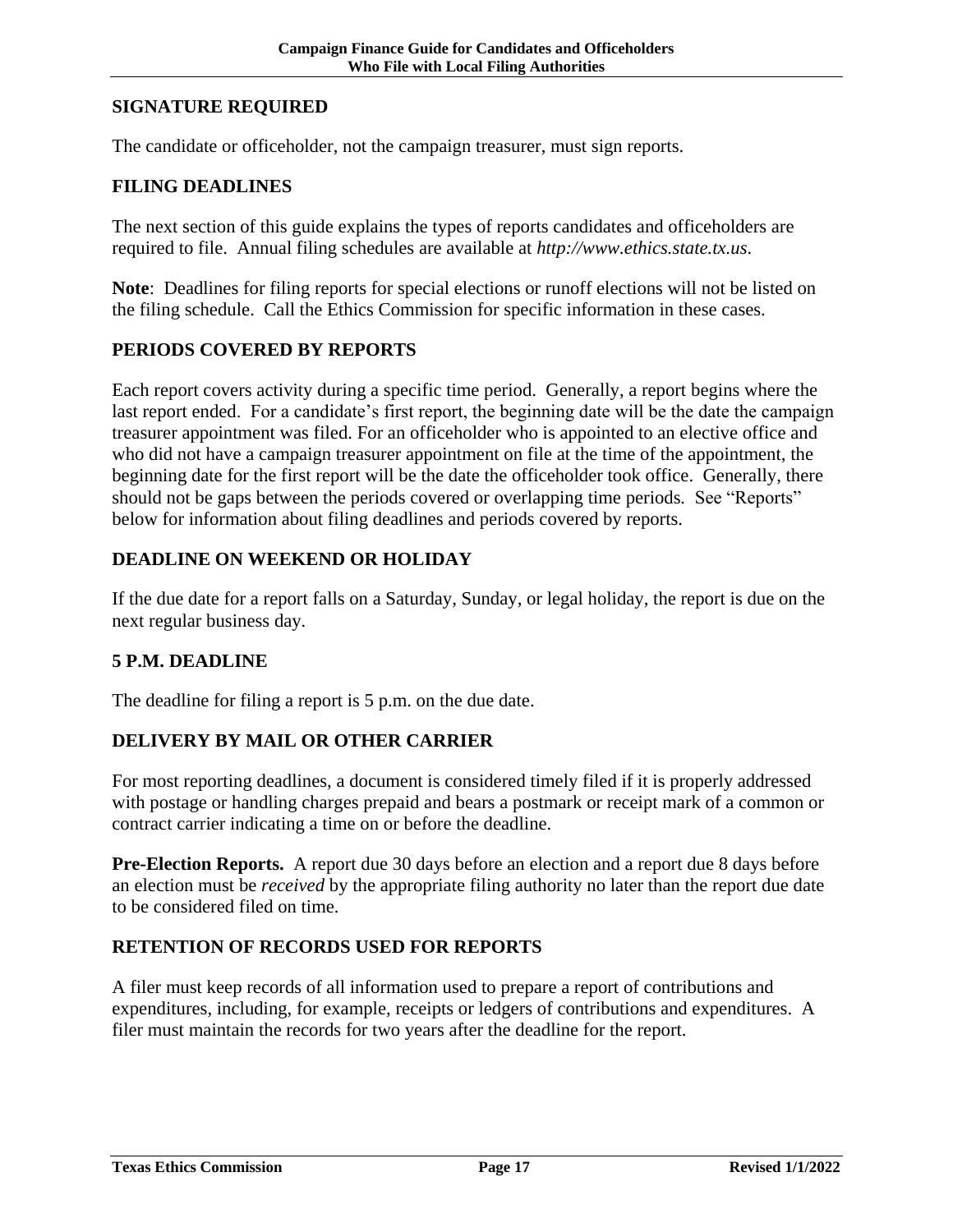## **REPORTS**

#### <span id="page-20-1"></span><span id="page-20-0"></span>**SEMIANNUAL REPORTS**

Generally, candidates and officeholders are required to file reports of contributions and expenditures by January 15 and July 15 of each year. The reports filed on these dates are known as semiannual reports. These reports must be filed even if there is no activity to report for the period covered.

However, there is an exception to this requirement for officeholders who file with a local filing authority, do not have a campaign treasurer appointment on file, and do not accept more than \$940 in officeholder contributions or make more than \$940 in officeholder expenditures during the period covered by the report.

#### **REPORTS DUE 30 DAYS AND 8 DAYS BEFORE AN ELECTION**

An *opposed* candidate in an upcoming election must file reports of contributions and expenditures 30 days and 8 days before the election. Each of these pre-election reports must be *received* by the appropriate filing authority no later than the report due date. (A person who has elected modified reporting and who remains eligible for modified reporting is not required to file these reports. *See* "Modified Reporting" in this guide.)

An opposed candidate is a candidate who has an opponent whose name is printed on the ballot. If a candidate's only opposition is a write-in candidate, that candidate is considered unopposed for filing purposes. (**Note:** A write-in candidate who accepts political contributions or makes political expenditures is subject to the reporting requirements discussed in this guide.)

The report that is due 30 days before the election covers the period that begins on the first day after the period covered by the last required report and ends the 40th day before the election. If this is a filer's first required report, the period covered by the report begins on the day the filer filed a campaign treasurer appointment.

The report that is due 8 days before the election covers the period that begins on the first day after the period covered by the last required report and ends on the 10th day before the election.

#### <span id="page-20-2"></span>**REPORT DUE 8 DAYS BEFORE A RUNOFF ELECTION**

A candidate in a runoff must file a report 8 days before the runoff election. A runoff report must be *received* by the appropriate filing authority no later than the report due date. (A candidate who has elected modified reporting and who remains eligible for modified reporting is not required to file this report. *See* "Modified Reporting" below.)

This report covers a period that begins either the first day after the period covered by the last required report or the day the filer filed a campaign treasurer appointment (if this is the filer's first report of contributions and expenditures). The period covered by the runoff report ends the 10th day before the runoff election.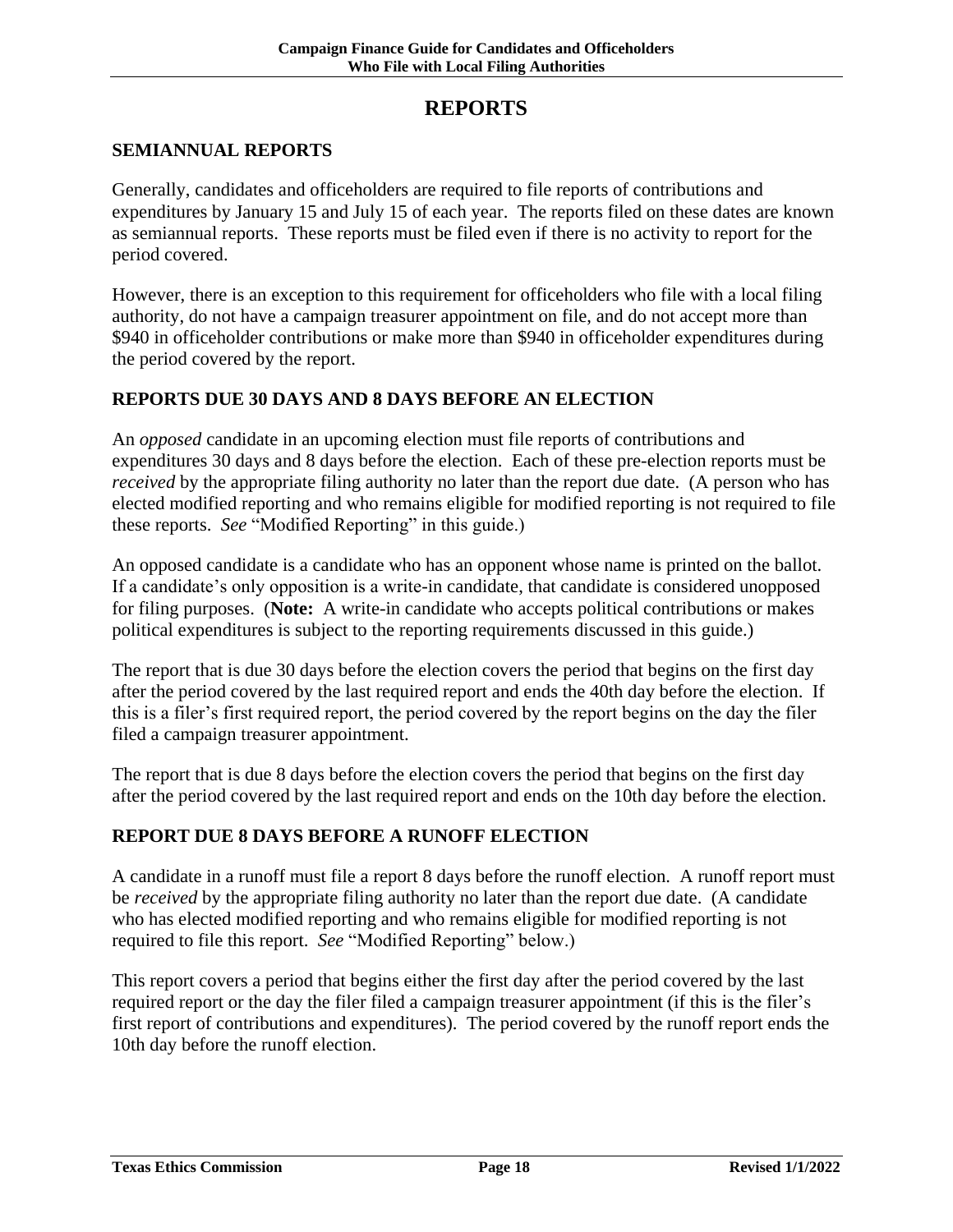#### <span id="page-21-0"></span>**MODIFIED REPORTING**

On the campaign treasurer appointment form, there is an option to choose modified reporting for the next election cycle. Modified reporting excuses an opposed candidate from filing reports 30 days and 8 days before an election and 8 days before a runoff. An opposed candidate is eligible for modified reporting only if the candidate does not intend to exceed either \$940 in contributions or \$940 in expenditures (excluding filing fees) in connection with an election.

If an opposed candidate selects modified reporting but exceeds a threshold before the 30th day before the election, the candidate must file reports 30 days and 8 days before the election.

If an opposed candidate selects modified reporting but exceeds the \$940 threshold for contributions or expenditures after the 30th day before the election, the filer must file a report within 48 hours of exceeding the threshold. (The filer must meet this deadline even if it falls on a weekend or a holiday.) At that point, the filer is no longer eligible for modified reporting and must file according to the regular filing schedule.

A selection to file on the modified reporting schedule lasts for an entire election cycle. In other words, the selection is valid for a primary, a primary runoff, and a general election (as long as the candidate does not exceed one of the \$940 thresholds). A candidate must submit an amended campaign treasurer appointment (FORM ACTA) to select modified reporting for a different election cycle.

#### <span id="page-21-1"></span>**"15TH DAY AFTER APPOINTMENT OF CAMPAIGN TREASURER BY AN OFFICEHOLDER" REPORT**

An officeholder must file a report after filing a campaign treasurer appointment. (A report is not required after a *change* in campaign treasurers.) This report of contributions and expenditures is due no later than 15 days after the campaign treasurer appointment was filed. The report must cover the period that begins the day after the period covered by the last required report. The period ends on the day before the campaign treasurer appointment was filed. (**Note:** A person who is *appointed* to elective office may not have filed any previous reports. In that case, the beginning date for the report due 15 days after the campaign treasurer appointment is the date the officeholder took office.) The report is not required if the officeholder did not accept more than \$940 in contributions or make more than \$940 in expenditures by the end of the reporting period.

#### <span id="page-21-2"></span>**FINAL REPORT**

*See* "Ending Filing Obligations" below.

#### <span id="page-21-3"></span>**ANNUAL REPORT OF UNEXPENDED CONTRIBUTIONS**

*See* "Ending Filing Obligations" below.

#### <span id="page-21-4"></span>**FINAL DISPOSITION OF UNEXPENDED CONTRIBUTIONS REPORT**

*See* "Ending Filing Obligations" below.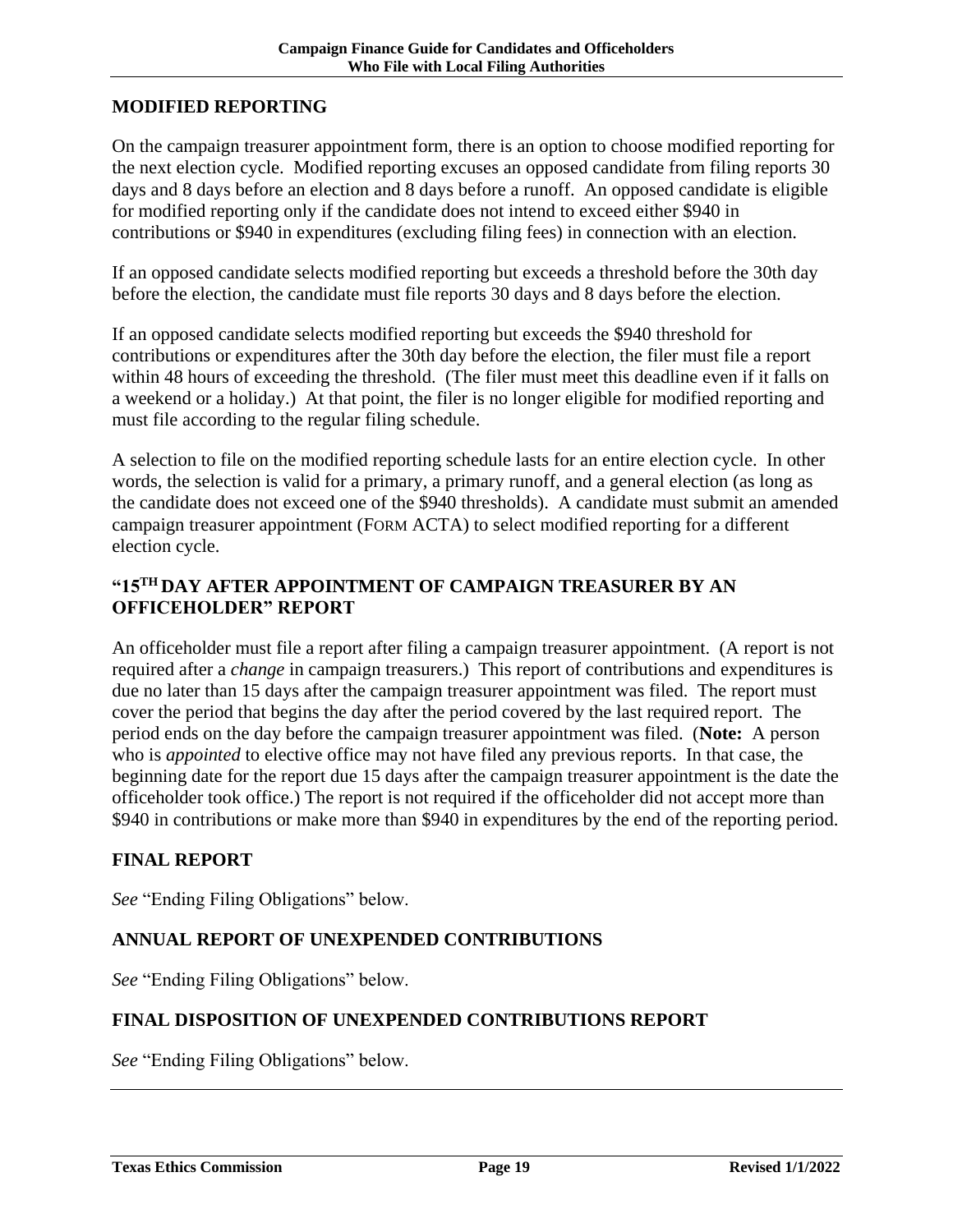#### <span id="page-22-0"></span>**THINGS TO REMEMBER**

- An officeholder must file semiannual reports for any period during which he or she is an officeholder. (There is an exception to this rule for officeholders who do not have a campaign treasurer appointment on file and who do not accept more than \$940 in political contributions or make more than \$940 in political expenditures during the period covered by the report.)
- An opposed candidate in an election must file reports of contributions and expenditures 30 days and 8 days before the election, unless the candidate has selected (and remains eligible for) modified reporting. An opposed candidate who has not selected modified reporting must also file a report 8 days before a runoff election. A report due 30 days before an election and a report due 8 days before an election must be received by the appropriate filing authority no later than the report due date.
- An unopposed candidate is not required to file reports 30 days before an election or 8 days before an election but is required to file semiannual reports.
- A candidate who selects modified reporting must file semiannual reports.

A filer who selects modified reporting for one election cycle will be required to file on the regular reporting schedule for the next election cycle unless the filer submits an amended campaign treasurer appointment selecting modified reporting for the next election cycle.

# **ENDING FILING OBLIGATIONS**

#### <span id="page-22-2"></span><span id="page-22-1"></span>**FINAL REPORT**

If a filer expects to accept no further political contributions and to make no further political expenditures and if the filer expects to take no further action to get elected to a public office, the filer may file a final report. Filing a final report terminates a filer's campaign treasurer appointment and relieves the filer from any additional filing obligations *as a candidate*. (Note: A candidate who does not have a campaign treasurer appointment on file may still be required to file a personal financial statement in accordance with Chapter 572 of the Government Code or Chapter 159 of the Local Government Code.) If the filer is an officeholder, the filer will still be subject to the filing requirements applicable to officeholders. A filer who is not an officeholder at the time of filing a final report *and* who has surplus political funds or assets will be required to file annual reports of unexpended contributions and a report of final disposition of unexpended contributions. *See* "Annual Report of Unexpended Contributions" and "Report of Final Disposition of Unexpended Contributions" below.

A filer who intends to continue accepting contributions to pay campaign debts should *not* terminate his or her campaign treasurer appointment. An individual must have a campaign treasurer appointment on file to accept contributions to offset campaign debts or to pay campaign debts.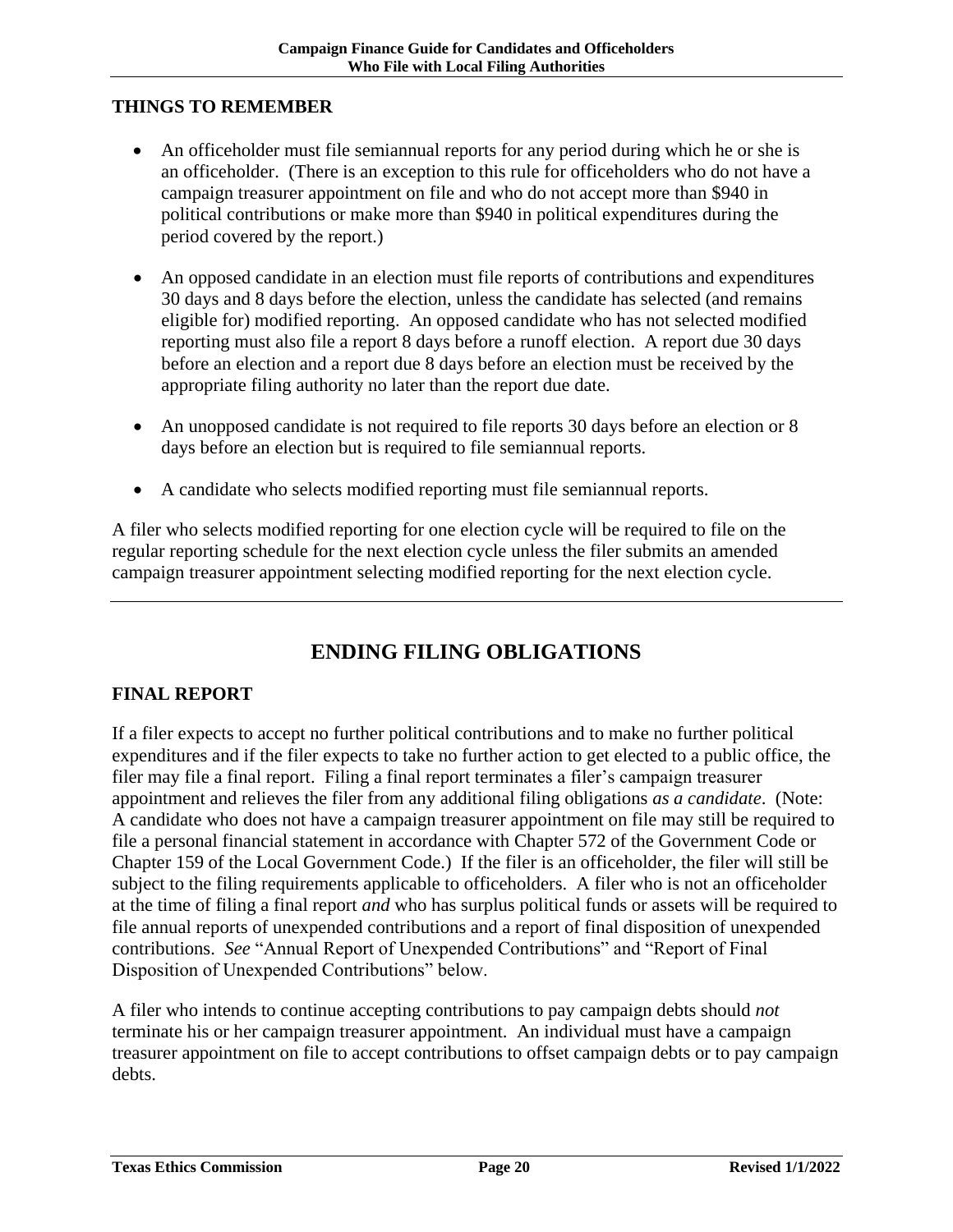Terminating a campaign treasurer appointment does not relieve a filer of responsibility for any delinquent reports or outstanding civil penalties.

## <span id="page-23-0"></span>**ANNUAL REPORT OF UNEXPENDED CONTRIBUTIONS**

The following individuals must file annual reports of unexpended contributions:

- a former officeholder who did not have a campaign treasurer appointment on file at the time of leaving office and who retained any of the following after filing his or her last report: political contributions, interest or other income from political contributions, or assets purchased with political contributions or interest or other income from political contributions.
- a former candidate (a person who previously had a campaign treasurer appointment on file) who was not an officeholder at the time of filing a final report and who retained any of the following at the time of filing a final report: political contributions, interest or other income from political contributions, or assets purchased with political contributions.

Annual reports are due not earlier than January 1 and not later than January 15 of each year. An annual report (FORM C/OH-UC) must contain the following information: (1) information about expenditures from or disposition of surplus funds or assets; (2) the amount of interest or other income earned on surplus funds during the previous year; and (3) the total amount of surplus funds and assets at the end of the previous year.

The obligation to file annual reports ends when the former candidate or officeholder files a report of final disposition of unexpended contributions.

### <span id="page-23-1"></span>**REPORT OF FINAL DISPOSITION OF UNEXPENDED CONTRIBUTIONS**

A former candidate or former officeholder who has disposed of all surplus funds and assets must file a report of final disposition of unexpended contributions. This report may be filed as soon as all funds have been disposed of.

A former candidate or former officeholder has six years from the date of filing a final report or leaving office (whichever is later) to dispose of surplus funds and assets. The latest possible date for filing a report of unexpended contributions is 30 days after the end of that six-year period.

At the end of the six-year period, a former candidate or officeholder *must* dispose of surplus assets or funds in one of the following ways:

- The former candidate or officeholder may give them to the political party with which he or she was affiliated when last on the ballot;
- The former candidate or officeholder may contribute them to a candidate or a political committee. (This triggers a requirement to file a report of the contribution.);
- The former candidate or officeholder may give them to the comptroller for deposit in the state treasury to be used to finance primary elections;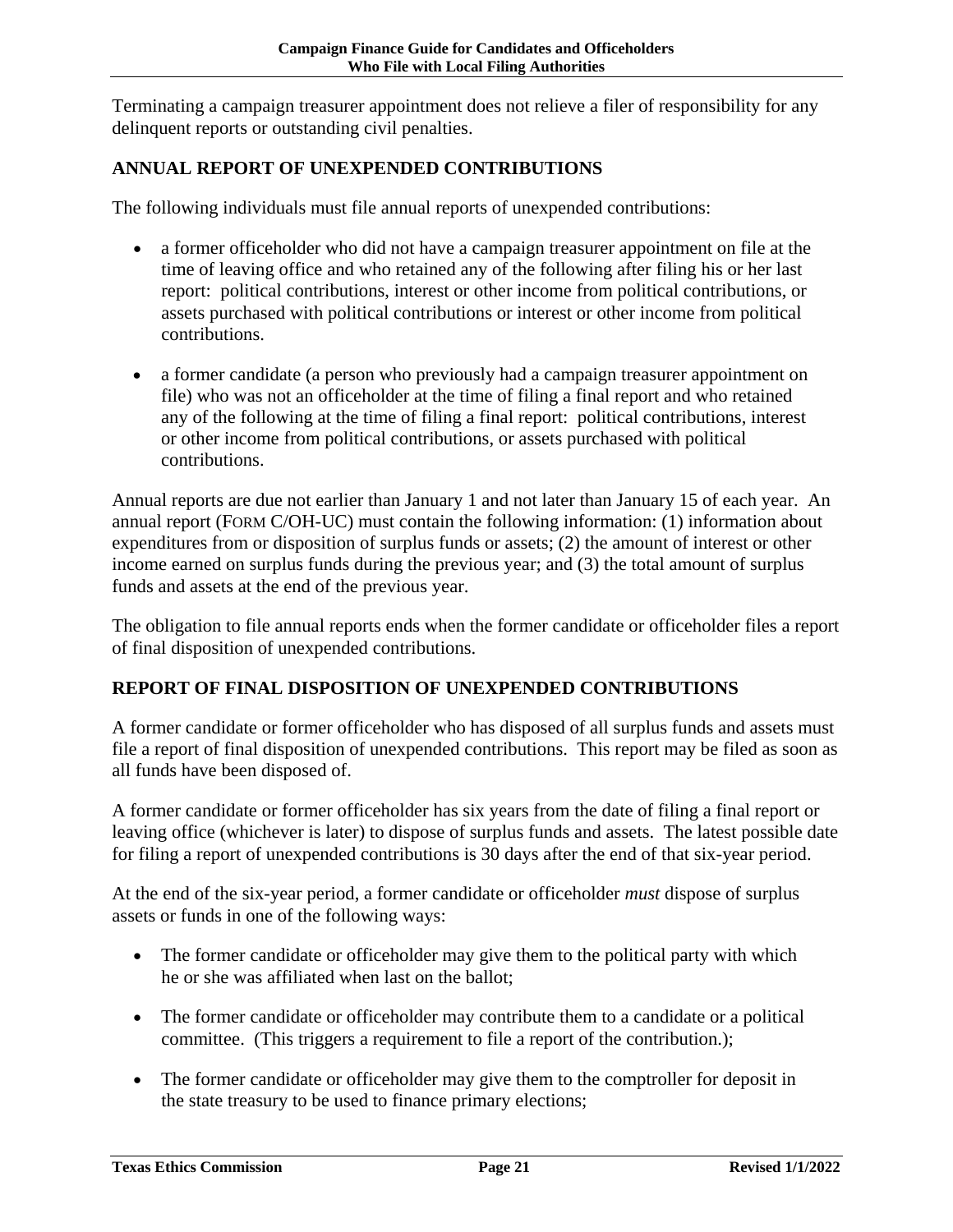- The former candidate or officeholder may give them to one or more contributors, but the total returned to any person may not exceed the aggregate amount accepted from that person during the last two years during which the former candidate or officeholder accepted political contributions;
- The former candidate or officeholder may give them to certain charitable organizations; or
- The former candidate or officeholder may give them to a public or private postsecondary educational institution or an institution of higher education as defined by section 61.003(8), Education Code, for the purpose of assisting or creating a scholarship program.

#### <span id="page-24-0"></span>**THINGS TO REMEMBER**

- Anyone who has an appointment of campaign treasurer on file must file periodic reports of campaign contributions and expenditures.
- An individual who expects no further reportable activity in connection with his or her candidacy, files a final report and thereby terminates his or her campaign treasurer appointment. (Note: A candidate who does not have a campaign treasurer appointment on file may still be required to file a personal financial statement in accordance with Chapter 572 of the Government Code or Chapter 159 of the Local Government Code.)
- An officeholder may be required to file semiannual reports even if he or she does not have a campaign treasurer appointment on file. A local officeholder who has not accepted more than \$940 in contributions or made more than \$940 in expenditures in a semiannual period since terminating his or her campaign treasurer appointment is not required to file a semiannual report for that period.

# **PENALTIES FOR REPORTING VIOLATIONS**

<span id="page-24-1"></span>Any citizen may file a criminal complaint with the district attorney, a civil complaint with the Ethics Commission, or a civil action against a candidate or officeholder for violations of Title 15. Any penalty stemming from such complaints would be assessed against *the candidate or officeholder*, not the campaign treasurer.

# **CAMPAIGN FINANCE RESTRICTIONS**

<span id="page-24-2"></span>Chapter 253 of the Election Code contains a number of restrictions regarding the acceptance and use of political contributions, including the following:

1. An individual may not accept a campaign contribution or make a campaign expenditure (including a campaign expenditure from personal funds) without a campaign treasurer appointment on file. Tex. Elec. Code § 253.031. An officeholder may accept officeholder contributions and make officeholder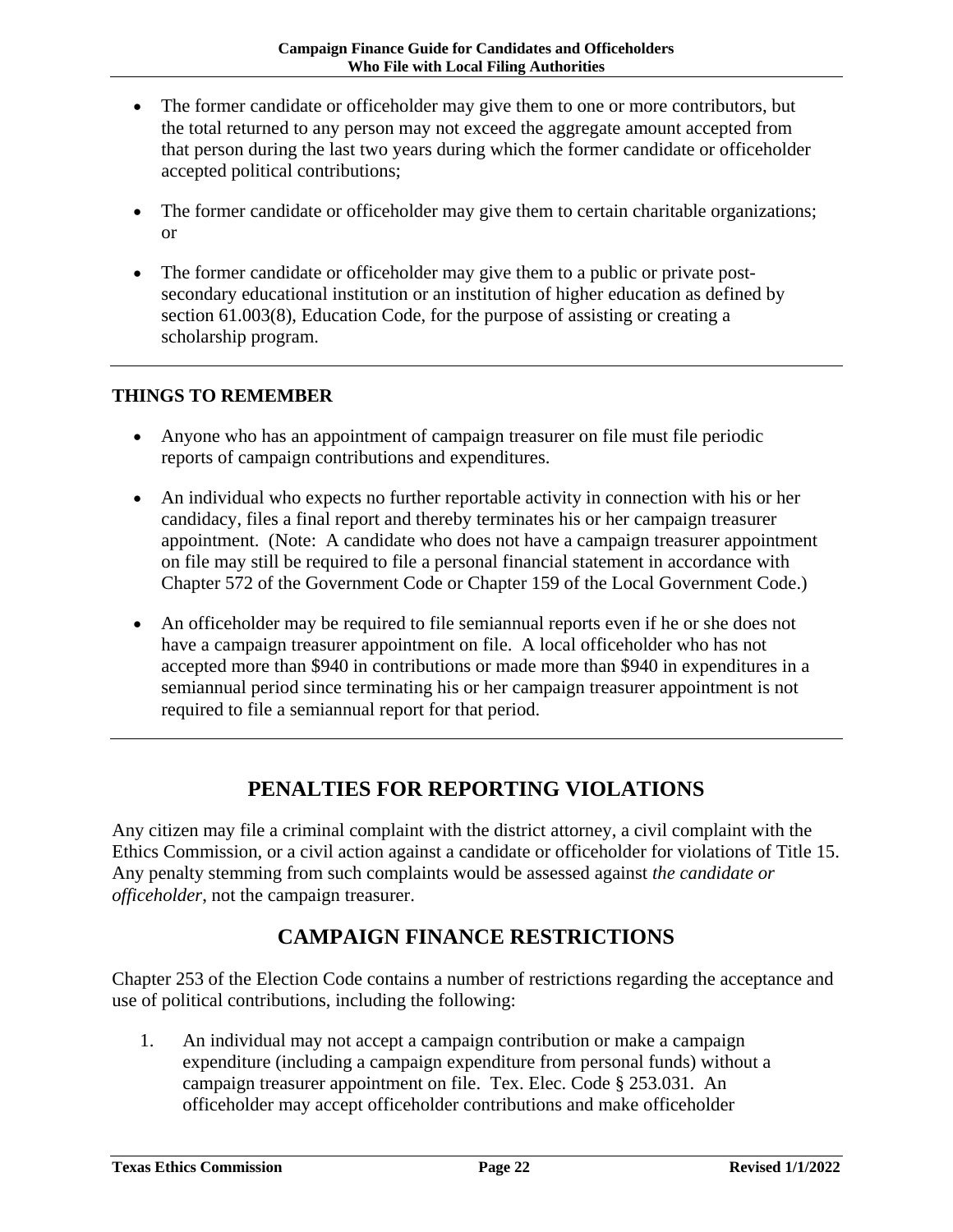expenditures regardless of whether he or she has a campaign treasurer appointment on file.

- 2. Political contributions from labor organizations and from most corporations are prohibited. Tex. Elec. Code § 253.091, *et seq.* Partnerships that include one or more corporate partners are subject to the prohibition.
- 3. Certain documentation must be obtained in order to accept contributions from an out-of-state political committee. Tex. Elec. Code § 253.032. *See* "Contributions from Out-of-State Political Committees" in this guide.
- 4. Cash contributions of more than \$100 in the aggregate from one contributor in a reporting period are prohibited. (Here "cash" means coins and currency, not checks.) Tex. Elec. Code § 253.033.
- 5. The use of political contributions to purchase real property is prohibited. There is also a restriction on the use of political funds to rent or purchase real property from a person related to the candidate or officeholder within the second degree of consanguinity or affinity or from a business in which the candidate or officeholder or such a relative has a participating interest of more than 10 percent, holds a position on the governing body, or serves as an officer. Tex. Elec. Code § 253.038.
- 6. Texas law does not allow anonymous contributions. Also, reports must disclose the actual source of a contribution, not an intermediary. Tex. Elec. Code § 253.001.
- 7. Personal use of political contributions is prohibited. Tex. Elec. Code § 253.035.
- 8. A candidate or officeholder may not use political contributions to pay for personal services rendered by the candidate or officeholder or by the spouse, or dependent children of the candidate or officeholder. There are also restrictions of a candidate's or officeholder's use of political contributions to make payments to a business in which the candidate or officeholder holds a participating interest of more than 10 percent, a position on the governing body of the business, or a position as an officer of the business. *See* to Op. Tex. Ethics Comm'n No. 35 (1992) (regarding the combined effect of this prohibition and the prohibition on corporate contributions). Tex. Elec. Code § 253.041.

There are restrictions on the use of political contributions to reimburse political expenditures from personal funds. See "Reimbursement for Political Expenditures from Personal Funds," in this guide.

- 9. A candidate, officeholder, or political committee may not accept political contributions in the Capitol, the Capitol Extension, or a courthouse. "Courthouse" means any building owned by the state, a county, or a municipality, or an office or part of a building leased to the state, a county, or a municipality, in which a justice or judge sits to conduct court proceedings. Tex. Elec. Code § 253.039.
- 10. A person required to register as a lobbyist is prohibited from making or authorizing a political contribution to another candidate, officeholder, or political committee, or